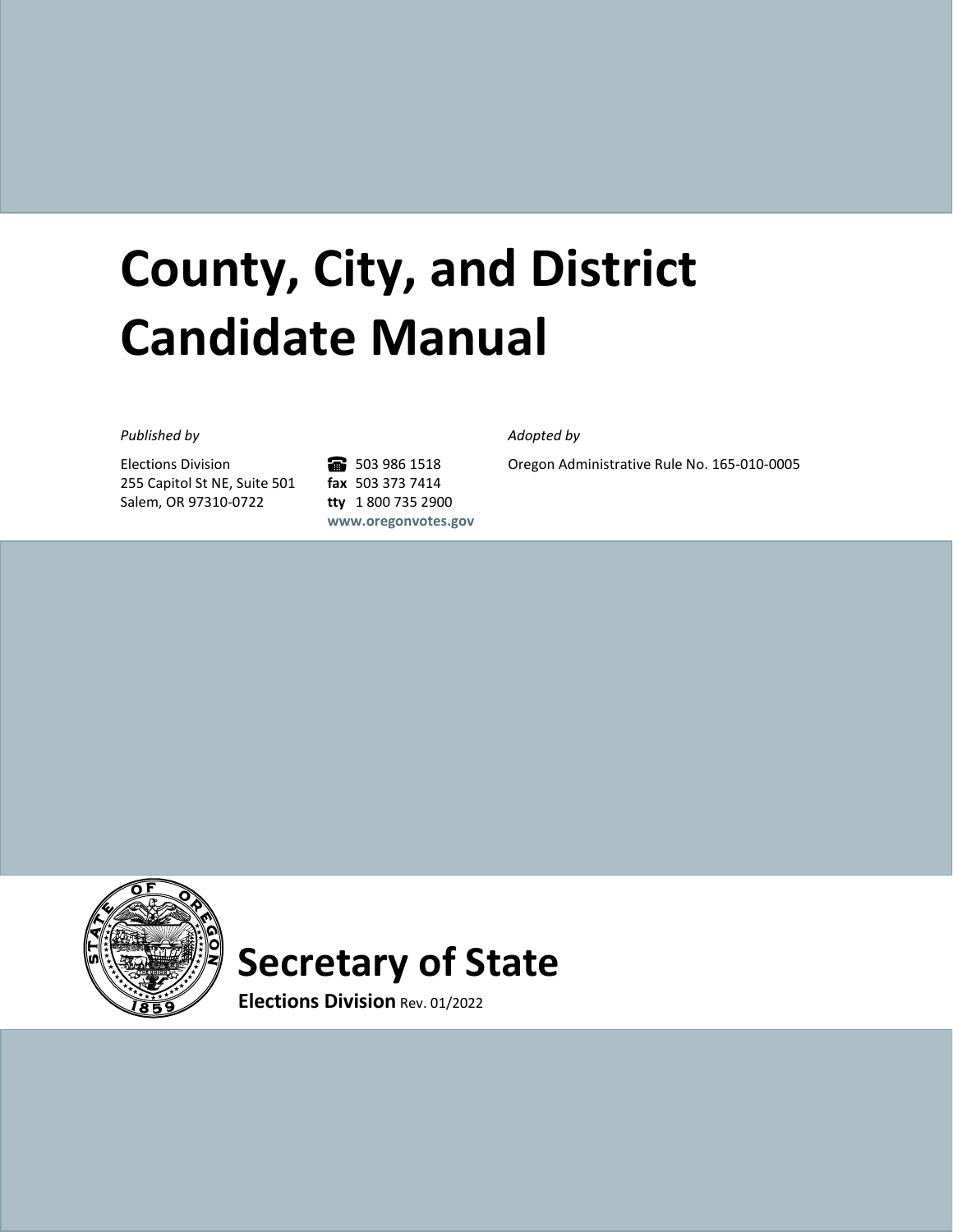## **Contents**

| <b>Using This Manual</b>                      | 3  |
|-----------------------------------------------|----|
| 2022 Local Elections Calendar                 | 5  |
| 2023 Local Elections Calendar                 | 5  |
| <b>Getting Started</b>                        | 6  |
| <b>Types of Public Office</b>                 | 6  |
| <b>Filing Methods for Public Office</b>       | 6  |
| <b>Multiple Nominations to Public Offices</b> | 7  |
| <b>Running for Multiple Offices</b>           | 7  |
| <b>Campaign Finance Reporting</b>             | 8  |
| <b>Qualifications for Public Office</b>       | 8  |
| <b>Precinct Committeeperson Candidates</b>    | 8  |
| Qualifications                                | 8  |
| <b>Filing Requirements</b>                    | 9  |
| <b>Filing Method</b>                          | 9  |
| <b>County Candidates</b>                      | 10 |
| <b>General Information</b>                    | 10 |
| <b>Partisan Office - County</b>               | 10 |
| Qualifications                                | 10 |
| <b>Filing Requirements</b>                    | 10 |
| <b>Major Party Candidates - County</b>        | 11 |
| <b>Minor Party Candidates - County</b>        | 12 |
| <b>Nonaffiliated Candidates - County</b>      | 12 |
| <b>Nonpartisan Office - County</b>            | 18 |
| Qualifications                                | 18 |
| <b>Filing Requirements</b>                    | 19 |
| <b>Filing Methods</b>                         | 19 |

| <b>City Candidates</b>     | 21  |
|----------------------------|-----|
| <b>Filing Requirements</b> | 21  |
| <b>Filing Methods</b>      | 21. |
|                            |     |
|                            |     |
| <b>District Candidates</b> | フマ  |

| Qualifications             | 23 |
|----------------------------|----|
| <b>Filing Requirements</b> | 23 |
| <b>Filing Methods</b>      | 24 |

| <b>Write-In Candidates</b>         | 25  |
|------------------------------------|-----|
| <b>Notification</b>                | 25. |
| Acceptance of Nomination or Office | 25. |

```
Vacancy 26
```
**[Petition Guidelines and Requirements](#page-25-1) 26**

| <b>Guidelines for Completing Candidate</b> |    |
|--------------------------------------------|----|
| <b>Filing Forms</b>                        | 30 |

| <b>Additional Information Required</b>                                | 32 |
|-----------------------------------------------------------------------|----|
| SEL 190 Candidate Filing - District                                   | 34 |
| SEL 220 Statement of Organization for a<br><b>Candidate Committee</b> | 35 |
| PC 7 Certificate of Limited contributions and<br>Expenditures         |    |

```
List of Forms 36
```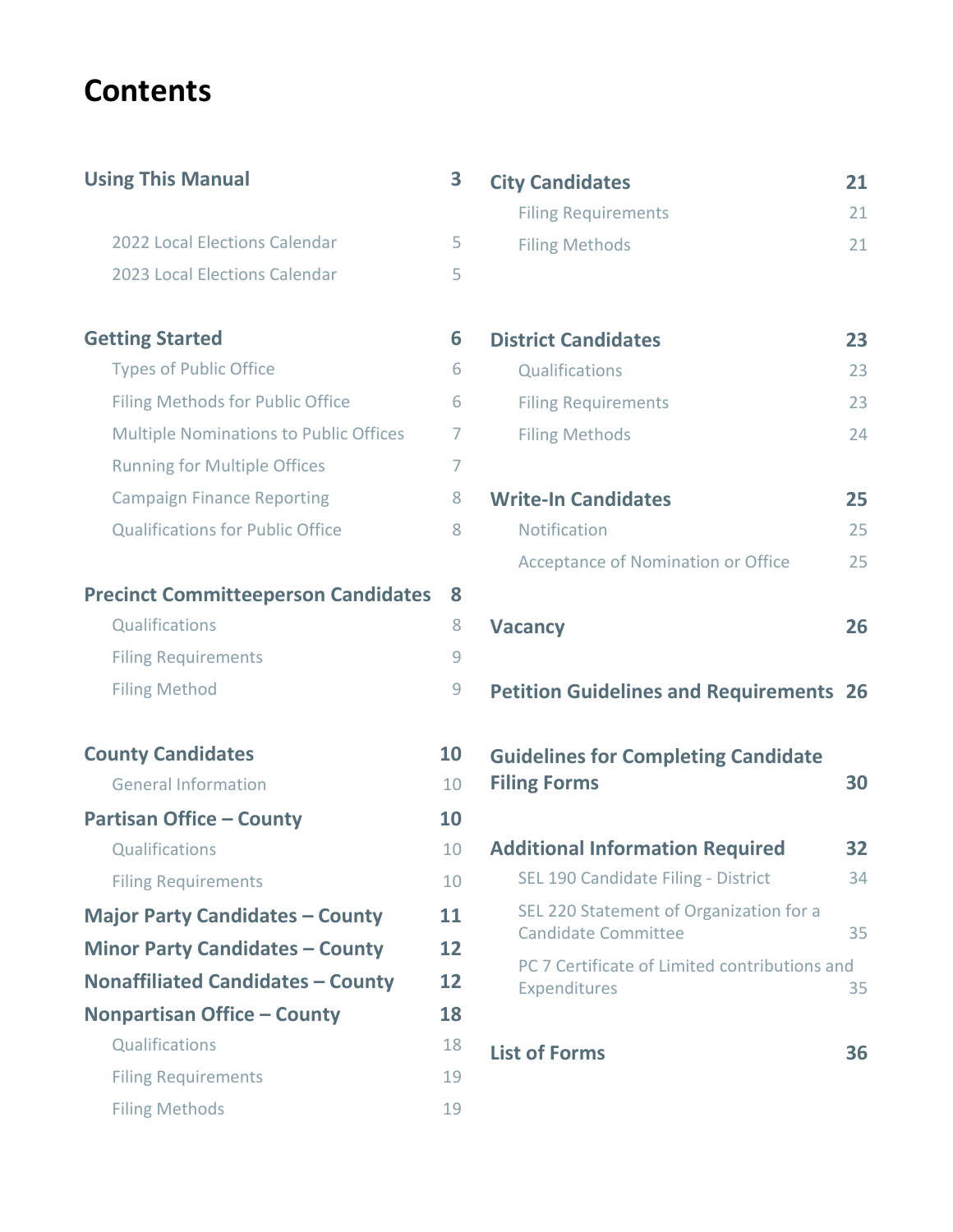## <span id="page-2-0"></span>**Using This Manual**

### **Icons**

The following icons are used in this manual to emphasize information:

| $\mathbf{I}$ | alert icon<br>indicates alert; warning; attention needed | i | info icon<br>indicates additional information                     |
|--------------|----------------------------------------------------------|---|-------------------------------------------------------------------|
|              | deadline icon<br>indicates a deadline                    | 圓 | petition sheet icon<br>indicates a reference to a signature sheet |
| ∄ا           | form icon<br>indicates a reference to a form             |   | search icon<br>indicates information located elsewhere            |
| <b>Help</b>  |                                                          |   |                                                                   |

For help, please contact:

| <b>Elections Division</b><br>255 Capitol St NE Suite 501<br>Salem OR 97310 | $\boxtimes$ elections.sos@sos.oregon.gov<br>www.oregonvotes.gov |                          |
|----------------------------------------------------------------------------|-----------------------------------------------------------------|--------------------------|
| <b>e</b> 503 986 1518                                                      | <b>a</b> 1866 673 8683                                          | tty 1 800 735 2900       |
| fax 503 373 7414                                                           | se habla español                                                | for the hearing impaired |

#### **Other Assistance**

For city candidate assistance contact your city administrator or city recorder (auditor). For county and district candidate assistance, contact your county:

#### **Baker [County](http://www.bakercounty.org/clerks/elections.html)**

1995 Third St, Ste 150 Baker City, OR 97814-3365 541-523-8207/TTY 800-735-2900 **[skirby@bakercounty.org](mailto:skirby@bakercounty.org)**

#### **[Benton](https://www.co.benton.or.us/elections) County**

4500 Research Way Corvallis, OR 97333 541-766-6756/TTY 541-766-6080 **[elections@co.benton.or.us](mailto:elections@co.benton.or.us)**

#### **[Clackamas](http://www.clackamas.us/elections/) County**

1710 Red Soils Ct, Ste 100 Oregon City, OR 97045-4300 503-655-8510/TTY 503-655-1685 **[elections@co.clackamas.or.us](mailto:elections@co.clackamas.or.us)**

#### **[Clatsop](http://www.co.clatsop.or.us/clerk) County**

820 Exchange St, Ste 220 Astoria, OR 97103-4609 503-325-8511/TTY 800-735-2900 **[clerk@co.clatsop.or.us](mailto:clerk@co.clatsop.or.us)**

#### **[Columbia](http://www.co.columbia.or.us/departments/elections-department/elections-home) County**

Courthouse 230 Strand St. St Helens, OR 97051-2040 503-397-3796/TTY 503-397-7246 **[elections@columbiacountyor.gov](mailto:elections@columbiacountyor.gov)**

**Coos [County](http://www.co.coos.or.us/Departments/CountyClerk/Elections.aspx)** Courthouse 250 N Baxter St. Coquille, OR 97423-1875 541-396-7610/TTY 800-735-2900 **[coosclerk@co.coos.or.us](mailto:coosclerk@co.coos.or.us)**

#### **Crook [County](http://co.crook.or.us/Departments/Clerk/ElectionInformation/ElectionInformation/tabid/2275/Default.aspx)**

Courthouse 300 NE Third St, Rm 23 Prineville, OR 97754-1919 541-447-6553/TTY 541-416-4963 **[elections@co.crook.or.us](mailto:cc_clerk@co.crook.or.us)**

#### **Curry [County](http://www.co.curry.or.us/Departments/Elections)**

94235 Moore St, Ste 212 Gold Beach, OR 97444-97055 541-247-3297 or 877-739-4218 **[clerk@co.curry.or.us](mailto:clerk@co.curry.or.us)**

#### **[Deschutes](http://www.deschutes.org/clerk/page/elections-and-voting) County**

PO Box 6005 Bend, OR 97708-6005 541-388-6547/TTY 1-800-735-2900 **[elections@deschutes.org](mailto:elections@deschutes.org)**

#### **[Douglas](http://www.co.douglas.or.us/clerk/elections.asp) County**

PO Box 10 Roseburg, OR 97470-0004 541-440-4252/TTY 1-800-735-2900 **[elections@co.douglas.or.us](mailto:elections@co.douglas.or.us)**

#### **Gilliam [County](http://www.co.gilliam.or.us/)**

PO Box 427 Condon, OR 97823-0427 541-384-2311/TTY 800-735-2900 **[ellen.wagenaar@co.gilliam.or.us](mailto:ellen.wagenaar@co.gilliam.or.us)**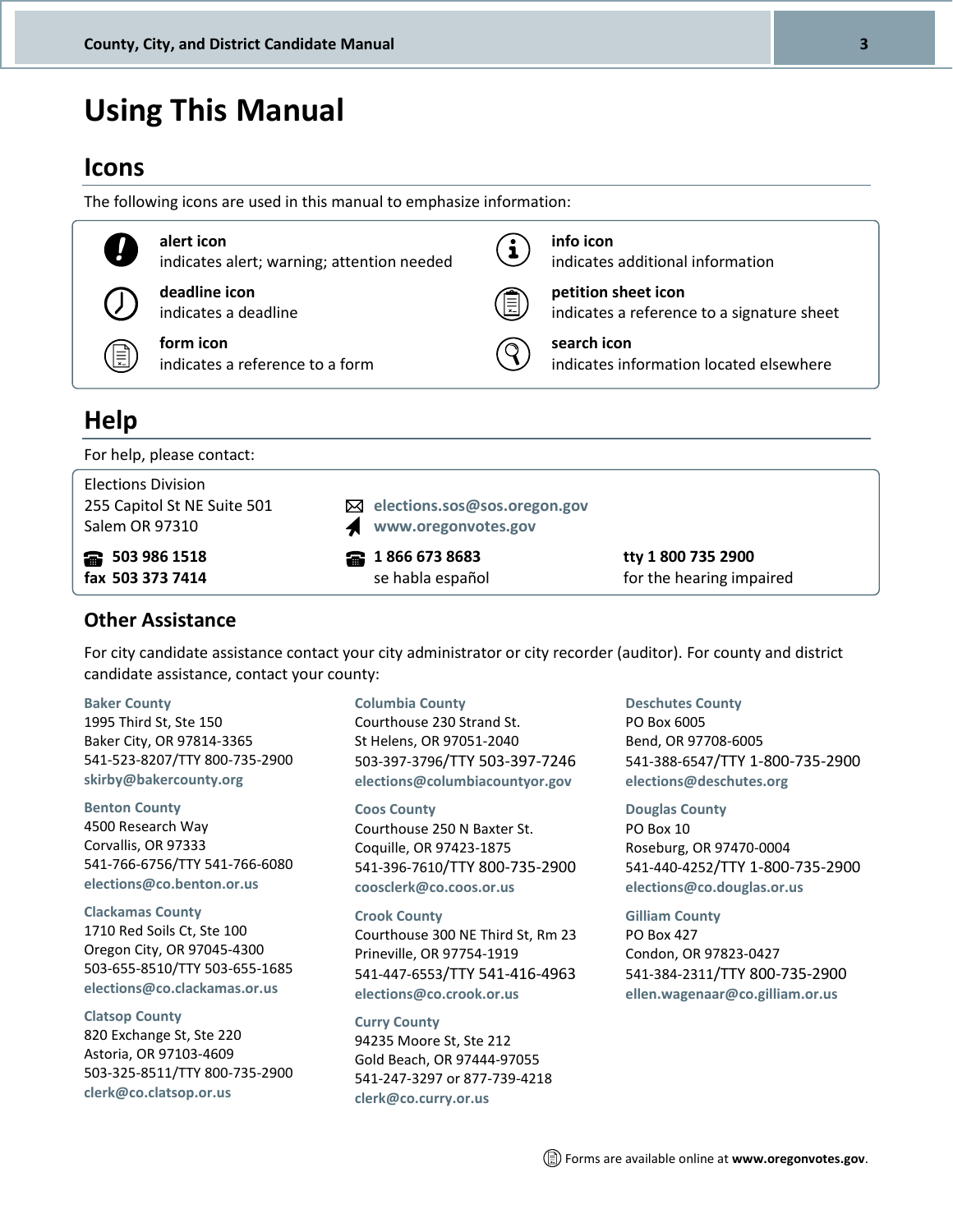#### **[Grant County](http://www.gcoregonlive2.com/svc_display.php?id=526)**

201 S Humbolt, Ste 290 Canyon City, OR 97820-6186 541-575-1675 **[percyb@grantcounty-or.gov](mailto:percyb@grantcounty-or.gov)**

#### **[Harney County](http://www.co.harney.or.us/elections.html)** 450 N Buena Vista Ave, Ste 14 Burns, OR 97720-1565 541-573-6641 **[derrin.robinson@co.harney.or.us](mailto:derrin.robinson@co.harney.or.us)**

**[Hood River County](http://www.co.hood-river.or.us/index.asp?Type=B_BASIC&SEC=%7b15637FD7-5185-426A-8FCF-6EA6F4BF169C%7d)** 601 State St Hood River, OR 97031-1871 541-386-1442/TTY 800-735-2900 **elections@[hoodrivercounty.gov](mailto:elections@co.hood-river.or.us)**

#### **[Jackson County](http://jacksoncountyor.org/clerk/Elections/Elections-Office)**

1101 W Main St, Ste 201 Medford, OR 97501-2369 541-774-6148/TTY 800-735-2900 **[walkercd@jacksoncounty.org](mailto:elections@jacksoncounty.org)**

**[Jefferson County](http://www.co.jefferson.or.us/CountyClerk/Elections/tabid/1421/language/en-US/Default.aspx)** Courthouse 66 SE D St, Ste C Madras, OR 97741-1739 541-475-4451/TTY 800-735-2900 **[kate.zemke@co.jefferson.or.us](mailto:kate.zemke@co.jefferson.or.us)**

**[Josephine County](http://www.co.josephine.or.us/Page.asp?NavID=747)** PO Box 69 Grants Pass, OR 97528-0203 541-474-5243/TTY 1-800-735-2900 **[clerk@josephinecounty.](mailto:clerk@co.josephine.or.us)gov**

#### **[Klamath County](http://www.klamathcounty.org/depts/clerk/elections.asp)**

305 Main St Klamath Falls, OR 97601-6332 541-883-5134/TTY 800-735-2900 **[elections@klamathcounty.org](mailto:klamathcountyelections@klamathcounty.org)**

#### **[Lake County](http://www.lakecountyor.org/government/county_clerk.php)**

513 Center St. Lakeview, OR 97630-1539 541-947-6006/ TTY 800-735-2900 **[sgeaney@co.lake.or.us](mailto:clerk@co.lake.or.us)**

#### **Lane [County](http://www.lanecounty.org/Departments/CAO/Operations/CountyClerk/elections/Pages/default.aspx)**

275 W 10th Ave. Eugene, OR 97401-3008 541-682-4234 **[elections@lanecountyor.gov](mailto:elections@lanecountyor.gov)**

**Lincoln [County](http://www.co.lincoln.or.us/clerk/election-history)** 225 W Olive St, Rm 201 Newport, OR 97365-3811 541-265-4131/TTY 800-735-2900 **[countyclerk@co.lincoln.or.us](mailto:countyclerk@co.lincoln.or.us)**

**Linn [County](http://www.co.linn.or.us/elections/)** PO Box 100 Albany, OR 97321-0031 541-967-3831/TTY 800-735-2900 **[sdruckenmiller@co.linn.or.us](mailto:sdruckenmiller@co.linn.or.us)**

#### **[Malheur](http://www.malheurco.org/countyclerk-elections) County**

251 B St. W, Ste 4 Vale, OR 97918-1375 541-473-5151/TTY 800-735-2900 **[countyclerk@malheurco.org](mailto:countyclerk@malheur.co.org)**

#### **[Marion](http://www.co.marion.or.us/co/elections) County**

PO Box 14500 Salem, OR 97309-5036 503-588-5041 or 800-655-5388 TTY 503-588-5610 **[elections@co.marion.or.us](mailto:elections@co.marion.or.us)**

#### **[Morrow](http://morrowcountyoregon.com/county-clerk/) County**

PO Box 338 Heppner, OR 97836-0338 541-676-5604/TTY 800-735-2900 **[elections@co.morrow.or.us](mailto:elections@co.morrow.or.us)**

**[Multnomah](https://multco.us/elections) County**

1040 SE Morrison St Portland, OR 97214-2495 503-988-3720/ TTY 800-735-2900 **[elections@multco.us](mailto:elections@multco.us)**

#### **Polk [County](http://www.co.polk.or.us/clerk/elections/general-information-about-election-department)**

850 Main St, Rm 201 Dallas, OR 97338-3179 503-623-9217/TTY 800-735-2900 **[clerk.elections@co.polk.or.us](mailto:clerk.elections@co.polk.or.us)**

#### **[Sherman](http://co.sherman.or.us/) County**

PO Box 243 Moro, OR 97039-0365 541-565-3606/TTY 800-735-2900 **[countyclerk@shermancounty.net](mailto:countyclerk@shermancounty.net)**

#### **[Tillamook](http://www.co.tillamook.or.us/gov/Clerk/default.htm) County** 201 Laurel Ave. Tillamook, OR 97141-2311 503-842-3402/TTY 800-735-2900 **[clerk@co.tillamook.or.us](mailto:clerk@co.tillamook.or.us)**

**[Umatilla](http://www.co.umatilla.or.us/elections/index.html) County** 216 SE 4th St, Ste 18 Pendleton, OR 97801-2699 541-278-6254/TTY 800-735-2900 **[elections@umatillacounty.net](mailto:elections@umatillacounty.net)**

#### **Union [County](http://union-county.org/county-clerk/elections/)**

1001 Fourth St, Ste D La Grande, OR 97850-2100 541-963-1006/TTY 800-735-2900 **[clerk@union-county.org](mailto:clerk@union-county.org)**

**[Wallowa](http://www.co.wallowa.or.us/administration/clerk/elections.html) County** 101 S River St, Ste 100 Enterprise, OR 97828-1335 541-426-4543, option 5/TTY 800- 735-2900 **[slathrop@co.wallowa.or.us](mailto:wcclerk@co.wallowa.or.us)**

**Wasco [County](http://www.co.wasco.or.us/county/dept_clerk_elections.cfm)** 511 Washington St, Rm 201 The Dalles, OR 97058-2237 541-506-2530/TTY 800-735-2900 **[countyclerk@co.wasco.or.us](mailto:countyclerk@co.wasco.or.us)**

#### **[Washington](http://www.co.washington.or.us/elections/) County** 2925 NE Aloclek Dr, Ste 170 Hillsboro, OR 97124 503-846-5800/TTY 800-735-2900 **[elections@co.washington.or.us](mailto:elections@co.washington.or.us)**

**[Wheeler](http://www.wheelercountyoregon.com/#%21county-clerk/cfqt) County** PO Box 327 Fossil, OR 97830-0327 541-763-2374/TTY 800-735-2900 **[bsnowpotter@co.wheeler.or.us](mailto:bsitton@co.wheeler.or.us)**

#### **[Yamhill](http://www.co.yamhill.or.us/clerk) County**

414 NE Evans St McMinnville, OR 97128-4607 503-434-7518/TTY 800-735-2900 **[elections@co.yamhill.or.us](mailto:elections@co.yamhill.or.us)**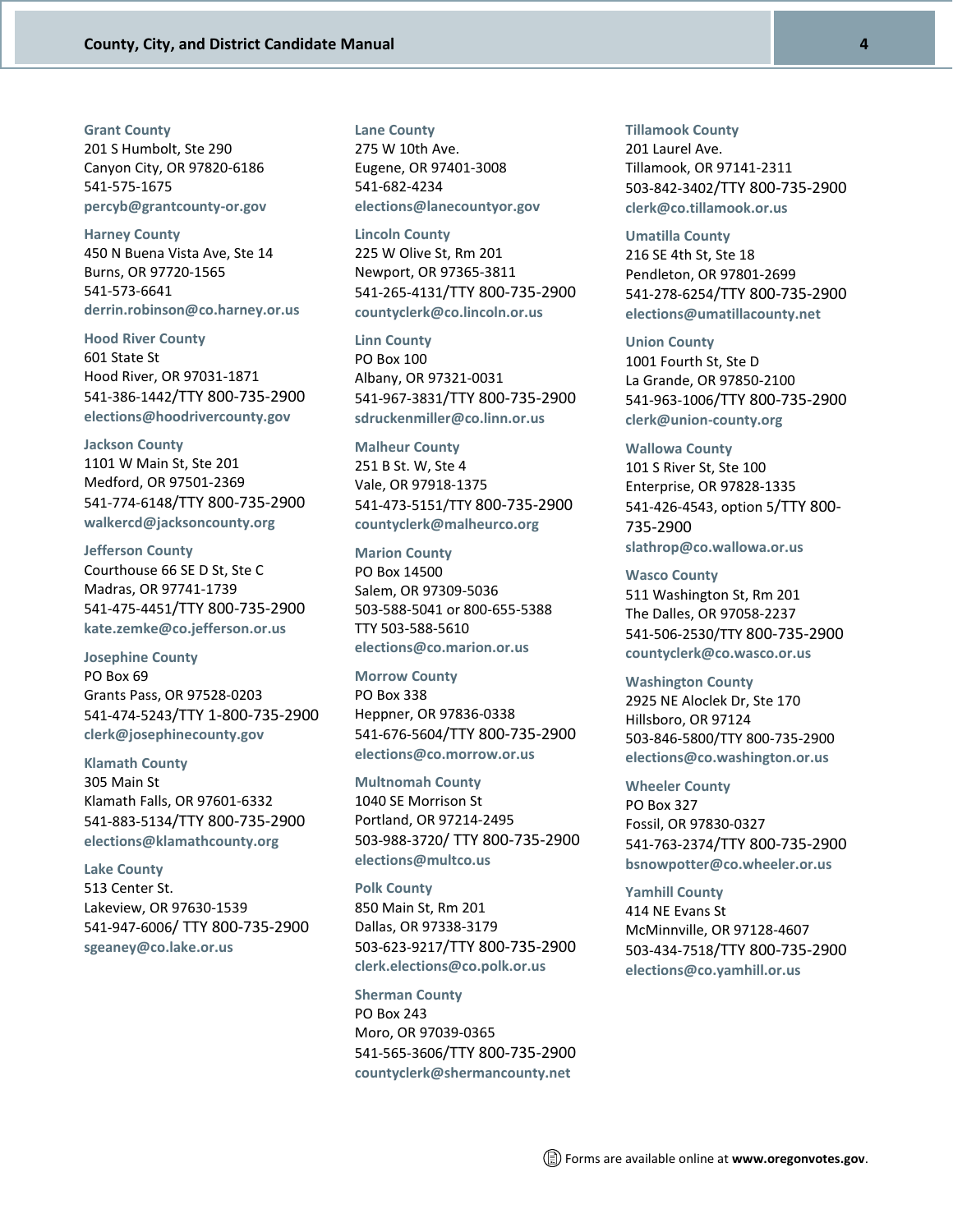### <span id="page-4-0"></span>**2022 Local Elections Calendar**

|                                                                                                                                                                                                                                                                                                                                                                                                                                                                                                                                                |             | <b>Primary Election</b> |                  | <b>General Election</b> |
|------------------------------------------------------------------------------------------------------------------------------------------------------------------------------------------------------------------------------------------------------------------------------------------------------------------------------------------------------------------------------------------------------------------------------------------------------------------------------------------------------------------------------------------------|-------------|-------------------------|------------------|-------------------------|
| ast day for.                                                                                                                                                                                                                                                                                                                                                                                                                                                                                                                                   | March 8     | <b>May 17</b>           | <b>August 23</b> | <b>November 8</b>       |
| <b>County Elections Official to Publish</b>                                                                                                                                                                                                                                                                                                                                                                                                                                                                                                    |             |                         |                  |                         |
| $\rightarrow$ notice of district board election (ORS 255.075)                                                                                                                                                                                                                                                                                                                                                                                                                                                                                  | November 27 | January 27              | May 13           | July 21                 |
| Regular district elections are generally held in May of odd numbered<br>years. Districts should contact the county elections official of the<br>county in which the district's administrative office is located for<br>election information.                                                                                                                                                                                                                                                                                                   |             |                         |                  |                         |
| County, City or District Candidates to file with Local Elections Official                                                                                                                                                                                                                                                                                                                                                                                                                                                                      |             |                         |                  |                         |
| $\rightarrow$ a declaration of candidacy and required filing fee<br>or<br>$\rightarrow$ a verified nominating petition containing 100% of the<br>required number of signatures                                                                                                                                                                                                                                                                                                                                                                 | January 6   | March 8                 | June 23          | August 30               |
| $\rightarrow$ a statement for inclusion in county voters' pamphlet                                                                                                                                                                                                                                                                                                                                                                                                                                                                             | January 10  | March 10                | June 27          | September 1             |
| $\rightarrow$ a statement for inclusion in county voters' pamphlet if<br>the candidate files candidacy with governing body<br>other than county clerk                                                                                                                                                                                                                                                                                                                                                                                          | January 10  | March 21                | June 27          | September 12            |
| District Candidates: The enabling statutes, or principal act, of a district specifies how board members are elected. Most<br>districts, as defined in ORS 255.012, elect board members at the regular district election which is held in May of odd<br>numbered years or at the Primary or General Election. As provided for in ORS 255.235(2)(a), the March and September<br>deadlines included above are only applicable if the election is a district's first election to elect board member and are not<br>included in the daily calendar. |             |                         |                  |                         |

### <span id="page-4-1"></span>**2023 Local Elections Calendar**

| Last day for                                                                                                                                                                                                                                                                                                                                                 | March 14                 | <b>May 16</b>        | <b>August 22</b>   | November 7                  |
|--------------------------------------------------------------------------------------------------------------------------------------------------------------------------------------------------------------------------------------------------------------------------------------------------------------------------------------------------------------|--------------------------|----------------------|--------------------|-----------------------------|
| <b>County Elections Official to Publish</b><br>$\rightarrow$ notice of district board election (ORS 255.075)<br>Regular district elections are generally held in May of odd numbered<br>years. Districts should contact the county elections official of the<br>county in which the district's administrative office is located for<br>election information. | December 2,<br>2022      | <b>February 3</b>    | May $12$           | July 28                     |
| <b>Candidates to file with County Elections Official</b><br>$\rightarrow$ verified signatures or \$10 filing fee (ORS 255.235)<br>$\rightarrow$ statement for inclusion in county voters' pamphlet                                                                                                                                                           | January 12<br>January 17 | March 16<br>March 20 | June 22<br>June 26 | September 7<br>September 11 |

**County and City Candidates:** Deadlines applicable to county and city office are not included on this calendar. Candidates for those offices, unless otherwise provided for by charter or ordinance, are elected at the primary or general election. If a county or city charter provides for candidates to be elected at an election other than the primary or general election but does not specify a deadline or adopts the statutory filing deadline, ORS 249.722 applies.

**District Candidates:** The enabling statutes, or principal act, of a district specifies how board members are elected. Most districts, as defined in ORS 255.012, elect board members at the regular district election which is held in May of odd numbered years or at the Primary or General Election. The March, September and November deadlines included above, are only applicable if the election is a district's first election to elect board member (ORS 255.235(2)(a)). They are not included in the daily calendar.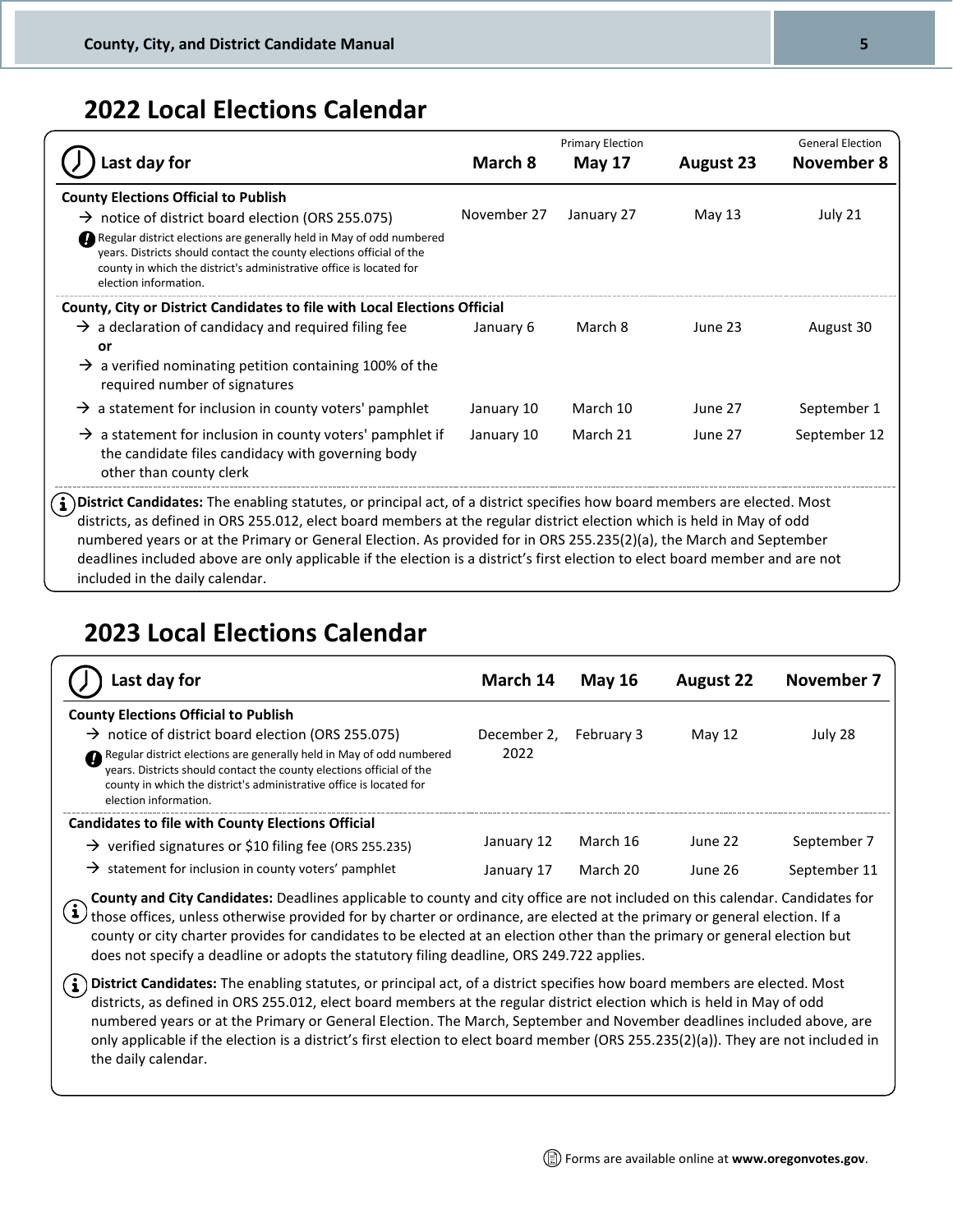## <span id="page-5-0"></span>**Getting Started**

### <span id="page-5-1"></span>**Types of Public Office**

There are two types of public office in Oregon, partisan and nonpartisan.

#### **Partisan Offices**

A partisan office is an office for which a candidate may be nominated by a major or minor political party or as a nonaffiliated candidate.

Partisan offices include:

- $\rightarrow$  County Commissioner (unless county home rule charter or ordinance specifies otherwise) and
- → Precinct Committeeperson.

#### **Nonpartisan Offices**

A nonpartisan office is an office for which a candidate does not run under the name of any political party. All candidates for nonpartisan office must run in the primary election.

Nonpartisan offices include:

County Commissioner (unless county home rule charter or ordinance specifies otherwise), County Clerk, Sheriff, County Assessor, County Auditor, County Treasurer, County Tax Collector, County Surveyor, Justice of the Peace, Mayor, City Councilor, Municipal Judge, Board Member, Director of a District, All Special District offices, any elected office of a metropolitan service district under ORS chapter 268, and any office designated nonpartisan by a home rule charter or ordinance.

For local offices not listed, please contact the local elections official to determine whether the office is partisan or nonpartisan.

### <span id="page-5-2"></span>**Filing Methods for Public Office**

Generally, candidates may file for public office by:

 $\rightarrow$  submitting a completed candidate filing form and paying the required filing fee, if any;

**or**

 $\rightarrow$  submitting a nominating petition containing the required number of valid signatures.



A prospective petition may be filed at any time. However, candidates need to allow enough time for signature collection and signature verification to be completed by county elections officials prior to the filing deadline.



See the Filing Requirements on page[s 9,](#page-7-4) [11,](#page-9-4) [20,](#page-18-0) [22](#page-20-1) and [24](#page-22-2) for filing fees and deadline to submit completed forms.

Candidate filing forms can be submitted by:

- $\rightarrow$  mail;
- $\rightarrow$  fax:

**or**

 $\rightarrow$  as a scanned attachment to an email.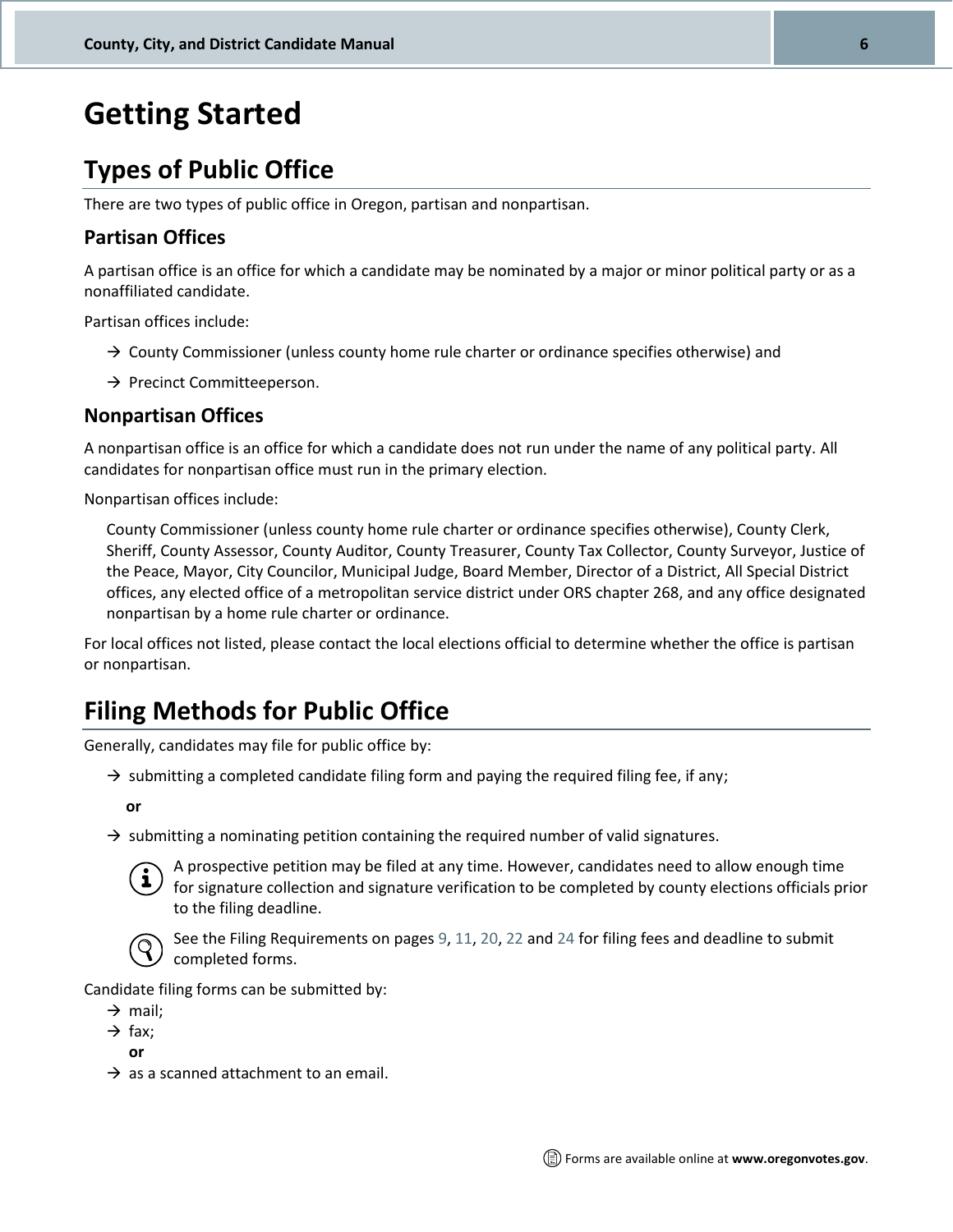### <span id="page-6-0"></span>**Multiple Nominations to Public Offices**

In Oregon, **candidates running for partisan office** may be nominated by multiple political parties. Candidates nominated by more than one party or by other nominating processes may select up to three parties or designations to be printed with their name on the general election ballot.

A candidate may designate the order in which the parties or designations will be listed, with two exceptions:

- $\rightarrow$  If a political party nominates one if its members for a partisan office, that party will be listed first, followed by no more than two additional parties.
- → If individual electors or an assembly of electors nominate a nonaffiliated candidate, "nonaffiliated" will be listed first, followed by no more than two additional parties.

When selecting political parties or other designations the following rules apply:

|                                       | Candidate is nominated by:                      | Information and default order listed on ballot:                                                                                                                                                                                                           |
|---------------------------------------|-------------------------------------------------|-----------------------------------------------------------------------------------------------------------------------------------------------------------------------------------------------------------------------------------------------------------|
|                                       | Party of which the candidate is a member        | The ballot lists this party first, followed by two or fewer<br>additional parties in alphabetical order. The candidate may<br>specify a different order for the additional parties.                                                                       |
| Member of politica<br>party           | Party of which the candidate is not a<br>member | The ballot lists three or fewer parties in alphabetical order.<br>The candidate may specify a different order. If more than three<br>parties nominate the candidate, the candidate may choose<br>which appear.                                            |
| affiliated with<br>party<br>political | Individual or Assembly of Electors              | The ballot lists "nonaffiliated" first, followed by two or fewer<br>parties in alphabetical order. The candidate may specify a<br>different order for parties. If more than two parties nominate<br>the candidate, the candidate may choose which appear. |
| <b>Not</b>                            | Any political party                             | Three or fewer parties are listed in alphabetical order. If more<br>than three parties nominate the candidate, the candidate may<br>choose which appear.                                                                                                  |

### <span id="page-6-1"></span>**Running for Multiple Offices**

Candidates can file for more than one position as long as the offices are:

- $\rightarrow$  not on the same district board;
- $\rightarrow$  not a city office on the same ballot;
- $\rightarrow$  not for more than one precinct committeeperson office; and
- $\rightarrow$  not a lucrative office;



An office is considered lucrative if a salary or other compensation beyond expenses is attached to it; it is created by statute or the constitution; its holder exercises part of the sovereign power of government; it is a matter of public concern; and the position is not temporary or intermittent.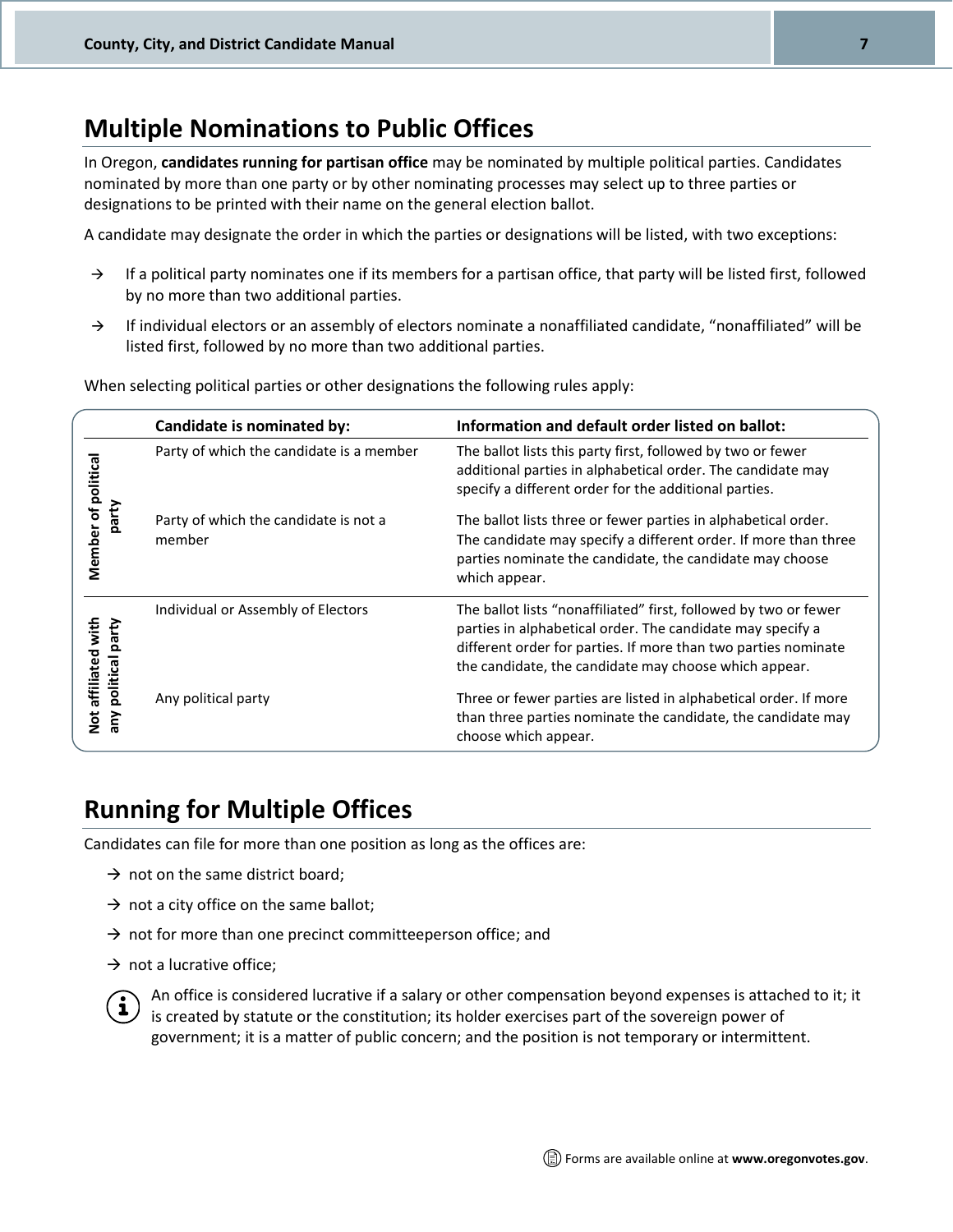### <span id="page-7-0"></span>**Campaign Finance Reporting**

Oregon campaign finance law may require candidates to establish a campaign account, file a Statement of Organization designating a candidate committee and file contribution and expenditure transactions with the Elections Division.

For further details on campaign finance reporting requirements, review:

<span id="page-7-1"></span>

The [Campaign Finance Manual,](http://sos.oregon.gov/elections/Documents/campaign-finance.pdf) and the [ORESTAR User's Manuals](http://sos.oregon.gov/elections/Pages/manuals-tutorials.aspx) available at **[www.oregonvotes.gov](http://www.oregonvotes.gov/)**.

### **Qualifications for Public Office**

The qualifications for public offices differ depending on the office. Before filing, the candidate should review the constitutional and statutory requirements for the office sought.



See the qualifications for most offices provided in each applicable section of this manual.

However, qualifications for city or district office are governed by city charter or ordinance or district by-laws and are not provided. Contact the local elections official for more information.

### <span id="page-7-2"></span>**Precinct Committeeperson Candidates**

*ORS 248.015-248.029, 249.031, and 249.037*

### <span id="page-7-3"></span>**Qualifications for Precinct Committeeperson**

All Candidates must be US Citizens and Registered Voters

<span id="page-7-4"></span>

| <b>Office</b>                    | Age | <b>Residency</b>                                                                                                                                                                                                                                                                                       | <b>Term of Office</b>                                                                                                                         | <b>Special Requirements</b>                                                                                                                                                                                                                                                                                                                                                                                                                                           | <b>Vacancies</b>                                           |
|----------------------------------|-----|--------------------------------------------------------------------------------------------------------------------------------------------------------------------------------------------------------------------------------------------------------------------------------------------------------|-----------------------------------------------------------------------------------------------------------------------------------------------|-----------------------------------------------------------------------------------------------------------------------------------------------------------------------------------------------------------------------------------------------------------------------------------------------------------------------------------------------------------------------------------------------------------------------------------------------------------------------|------------------------------------------------------------|
| Precinct<br>Committee-<br>person | 18  | A candidate may<br>be elected to<br>represent the<br>precinct in which<br>they reside, an<br>adjoining precinct<br>in the same county<br>or a precinct that is<br>in the same county<br>and the same state<br>representative<br>district as the<br>precinct the<br>candidate reside in<br>ORS 248.015. | A precinct<br>committee-<br>person holds<br>office from the<br>24th day after<br>the primary to<br>the 24th day<br>after the next<br>primary. | To be placed on the ballot, a<br>candidate must be a member of<br>the major political party by<br>September 9, 2021.<br>A write-in candidate must be a<br>member of the major political<br>party for 180 days prior to the<br>Primary election.<br>Any votes received for a write-in<br>candidate will only be counted if<br>an SEL 105D Write-In Candidate<br>Declaration or SEL 105N Write-In<br>Candidate Nomination is filed no<br>later than May 17, 2022, 8 pm. | Vacancies<br>are filled<br>according<br>to ORS<br>248.026. |
|                                  |     |                                                                                                                                                                                                                                                                                                        |                                                                                                                                               | Any candidate must receive at<br>least 3 votes to be elected to the<br>office.                                                                                                                                                                                                                                                                                                                                                                                        |                                                            |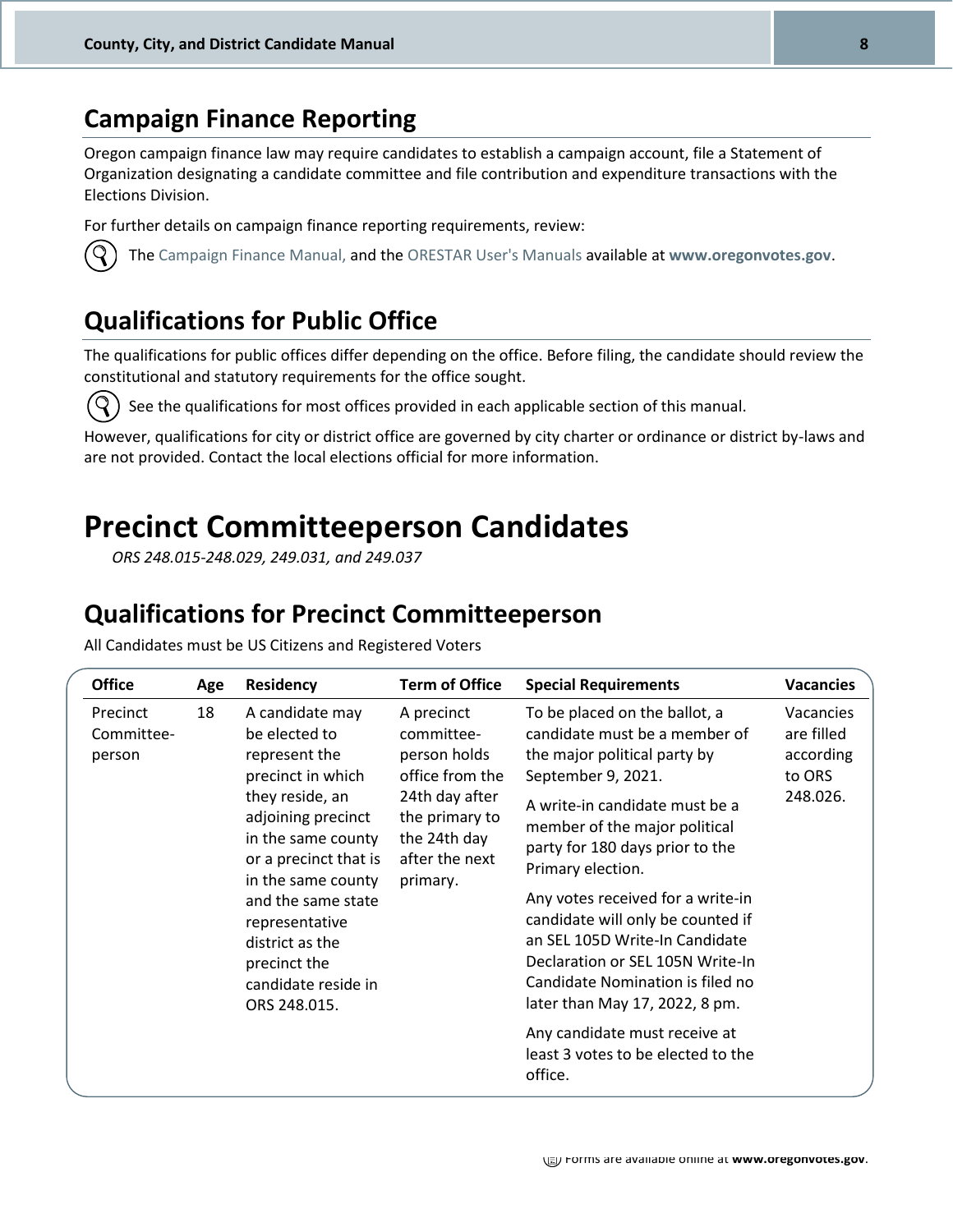### <span id="page-8-0"></span>**Filing Requirements for Precinct Committeeperson**

| <b>Office</b>                   | <b>Filing Fee</b> | First day to file  | Last day to file   | Last day to Withdraw |
|---------------------------------|-------------------|--------------------|--------------------|----------------------|
| <b>Precinct Committeeperson</b> | None              | *September 9, 2021 | March 8, 2022      | March 11, 2022       |
| Write-In Declaration            | None              | *September 9, 2021 | May 17, 2022, 8 pm | Not applicable       |
| <b>Write-In Nomination</b>      | None              | *September 9, 2021 | May 17, 2022, 8 pm | Not applicable       |

\*Even though September 9, 2021, is the official first day to file for office, due to the delay in receiving 2020 U.S. Census population data, precinct boundaries will not be finalized by September 9, 2021. As a result, the precinct associated with candidate's address may change. Candidates are encouraged to wait until the precinct boundaries are final before filing.

It is the responsibility of the candidate to make sure they file in the correct precinct.

Any candidate who files a declaration of candidacy or write-in declaration (or any person who files a write-in nomination) before redistricting has been completed should contact the county elections office before the filing deadline to verify that they are a candidate in the correct precinct. If the candidate will not qualify in the redrawn precinct the original filing will need to be withdrawn (if applicable) and a new filing submitted in the correct precinct before the deadline.

### <span id="page-8-1"></span>**Filing Method for Precinct Committeeperson Candidate**

A precinct committeeperson candidate must choose one of two methods of election and file the required form with the **county elections** official. They may also be nominated by another person, if the person resides in the same precinct, adjacent precinct, or house district as the candidate.



See the instructions for completing the required portions of th[e Candidate Filing form on page 31.](#page-29-0)

#### **Candidate Filing**

A precinct committeeperson candidate who wants their name to appear on the ballot must file:

For[m SEL 105 Candidate](http://sos.oregon.gov/elections/Documents/SEL105.pdf) Filing – Precinct Committeeperson



A person may not hold office as a committeeperson in more than one precinct. A person may only file for one precinct committeeperson at the same election. Unless the person has withdrawn from the first filing, all filings are invalid. ORS 249.013

#### **Write-In Candidate Declaration**

A precinct committeeperson candidate who wants to be elected by write-in votes must file:



For[m SEL 105D](http://sos.oregon.gov/elections/Documents/SEL105.pdf) Write-In Declaration – Precinct Committeeperson



Filing Form SEL 105D withdraws any precinct committeeperson candidate declaration previously filed for the same election. County elections officials will only count the write-in votes received by candidates who file Form 105D no later than 8 pm, May 17, 2022.

#### **Write-In Nomination**

An elector who wants to nominate another electro as a write-in precinct committeeperson must file:

For[m SEL 105N Write-In Nomination](http://sos.oregon.gov/elections/Documents/SEL105.pdf) – Precinct Committeeperson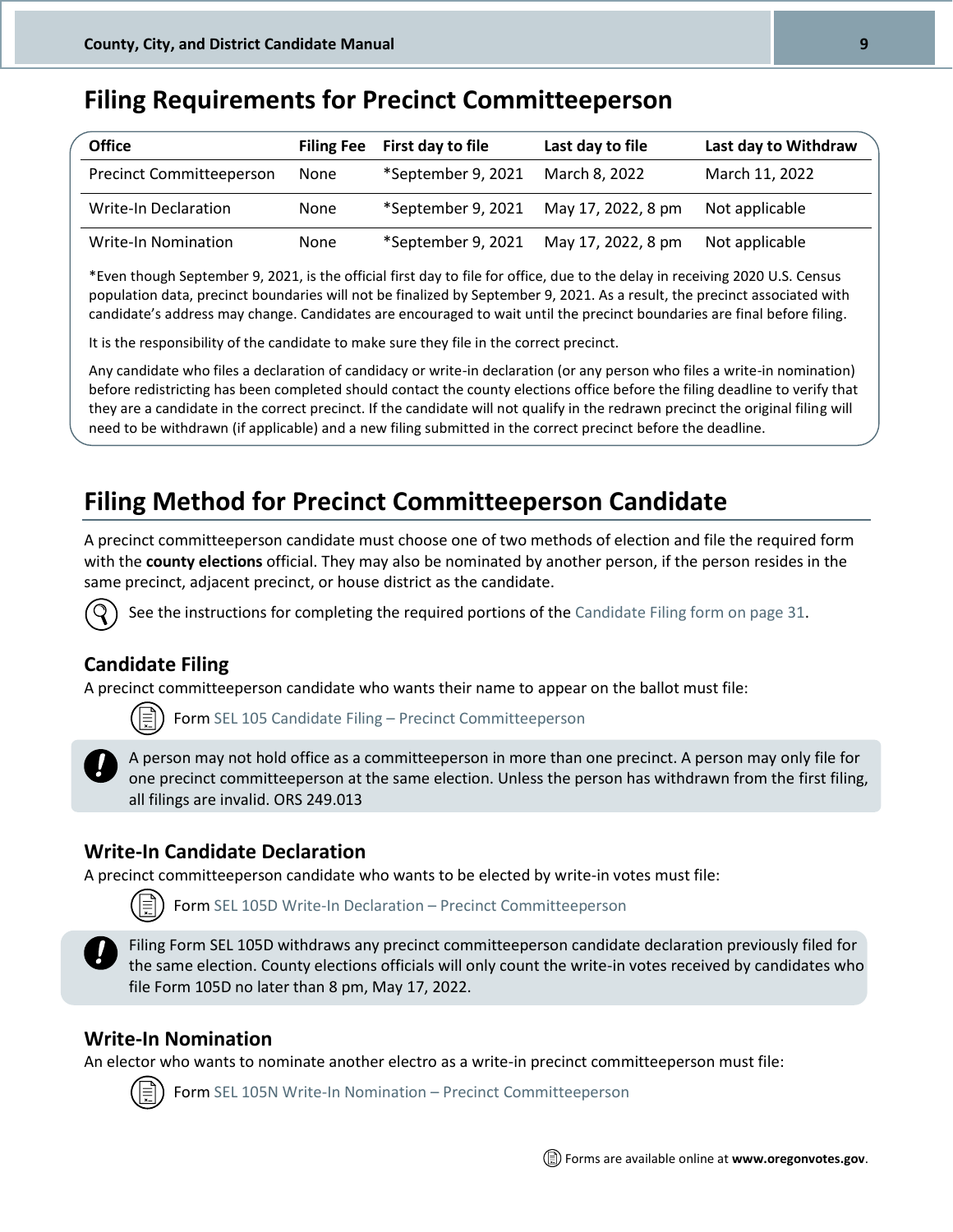## <span id="page-9-0"></span>**County Candidates**

### <span id="page-9-1"></span>**General Information**

#### *ORS 249.056*

Candidates may file with the county elections office by paying a fee or by petition to obtain signatures.



See the instructions for completing the required portions of th[e Candidate Filing form on page 31.](#page-29-0)

A prospective petition may be filed at any time. However, candidates need to allow enough time for signature collection and signature verification to be conducted by county elections officials prior to the filing deadline.

County charter requirements for county offices may differ. For information regarding specific candidate filing requirements for county office, contact the county elections official.



A person may only file for one lucrative office at the same election. Unless the person has withdrawn **f**  $\overline{f}$  from the first filing, all filings are invalid. ORS 249.013

## <span id="page-9-2"></span>**Partisan Office – County**

*ORS 249.031*

### <span id="page-9-3"></span>**Qualifications**

All Candidates must be US Citizens and Registered Voters

| <b>Office</b>                 | Age | <b>Residency</b>                                                   | <b>Term of Office</b>  | <b>Special Requirements</b>                                                                                                                                                               | <b>Vacancies</b>                                                                                      |
|-------------------------------|-----|--------------------------------------------------------------------|------------------------|-------------------------------------------------------------------------------------------------------------------------------------------------------------------------------------------|-------------------------------------------------------------------------------------------------------|
| County<br><b>Commissioner</b> | 18  | Resident of<br>county one year<br>prior to election<br>ORS 204.016 | 4 years<br>ORS 204.010 | This is a partisan office<br>unless a county home<br>rule charter or ordinance<br>deems it nonpartisan.<br><b>(i)</b> Contact the local<br>elections official for<br>further information. | County governing<br>body appoints<br>qualified person<br>until successor is<br>elected<br>ORS 236.215 |

### <span id="page-9-4"></span>**Filing Requirements**

All signatures must be of active registered voters within the district

| <b>Office</b>                                                                                                                                                               | <b>Major Party</b><br><b>Fee or Required Signatures</b>                                                                                                               | <b>Minor Party</b>                                                                   | <b>Individual</b><br><b>Electors</b>                                                                       | <b>Assembly of</b><br><b>Electors</b>                                                                                        |
|-----------------------------------------------------------------------------------------------------------------------------------------------------------------------------|-----------------------------------------------------------------------------------------------------------------------------------------------------------------------|--------------------------------------------------------------------------------------|------------------------------------------------------------------------------------------------------------|------------------------------------------------------------------------------------------------------------------------------|
| <b>S</b> First Day to File                                                                                                                                                  | September 9, 2021                                                                                                                                                     | June 1, 2022                                                                         | June 1, 2022                                                                                               | June 1, 2022                                                                                                                 |
| $( \mathsf{Q} )$<br>Last Day to File                                                                                                                                        | March 8, 2022                                                                                                                                                         | August 30, 2022                                                                      | August 30, 2022                                                                                            | August 30, 2022                                                                                                              |
| (9)<br><b>Last Day to Withdraw</b>                                                                                                                                          | March 11, 2022                                                                                                                                                        | September 2, 2022                                                                    | September 2, 2022                                                                                          | September 2, 2022                                                                                                            |
| <b>County Commissioner</b><br>$(i)$ Contact the local elections<br>official for applicable<br>charter or ordinance<br>provisions that may<br>supersede this<br>information. | \$50<br>or<br>The lesser of either 500<br>signatures or 2% of the<br>number of votes cast in<br>the county for US<br>President by members<br>of the candidate's party | Nominating<br>convention held in<br>accordance with<br>party bylaws and<br>state law | Number of<br>signatures equal to<br>1% of the number<br>of votes cast in the<br>county for US<br>President | 250 signatures<br>obtained at a<br>nominating<br>convention held in<br>one place, at one<br>time, during a<br>12-hour period |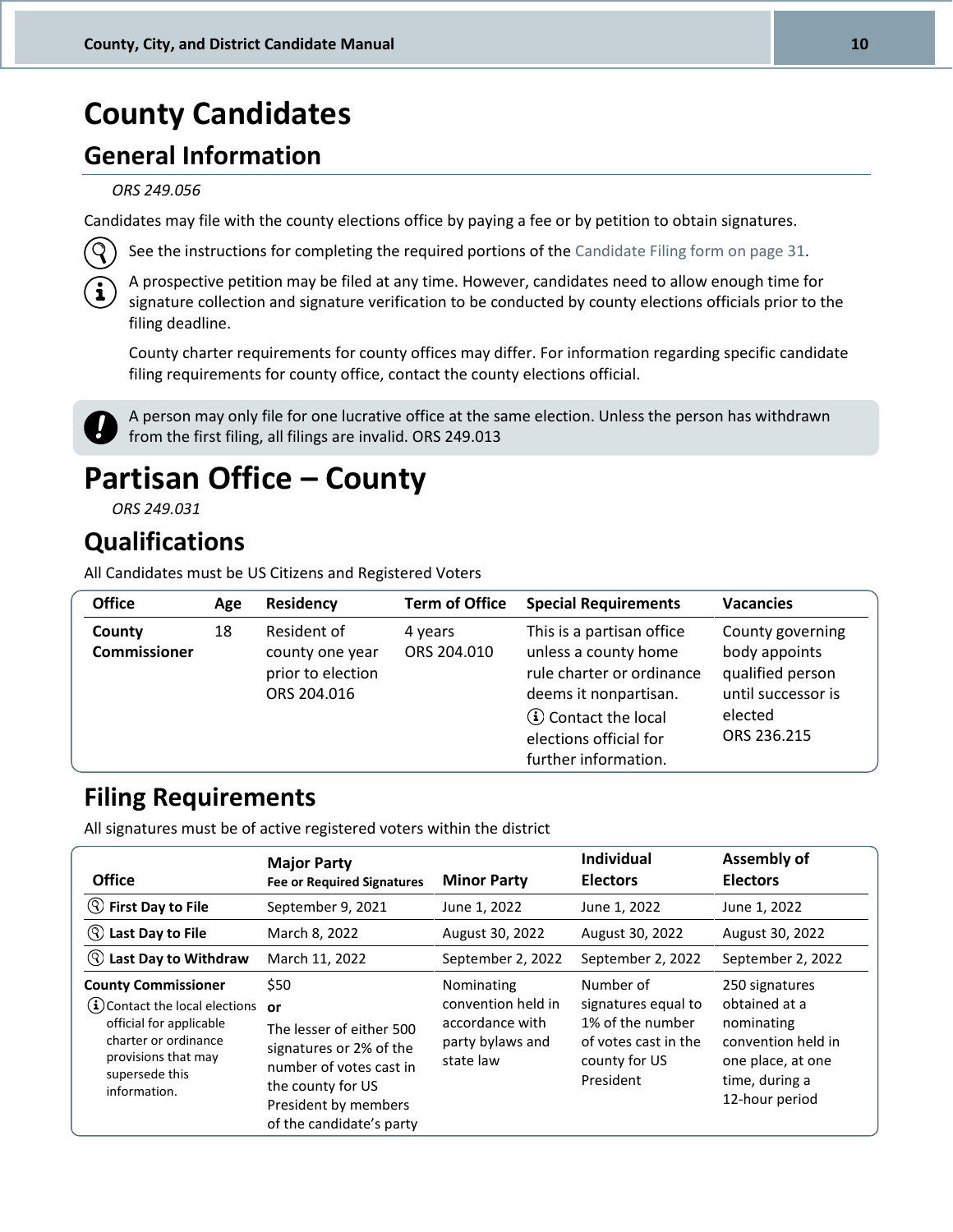## <span id="page-10-0"></span>**Major Party Candidates – County**



A candidate who files for a major political party office must have been registered to vote as a member of that political party by September 9, 2021. Exceptions are allowed if the candidate's registration is inactive or the canddiate will turn 18 between September 9, 2021 and March 8, 2022 ORS 249.046.



A major political party candidate on the primary election ballot who is not nominated to the general election may not be the candidate of any other political party or become a nonaffiliated candidate for the same office at the general election. ORS 249.048

### **Filing Methods for a Major Party Candidate** Other than Precinct Committeeperson

#### *ORS 249.031*



A person may only file for one lucrative office at the same election. Unless the person has withdrawn from the first filing, all filings are invalid. ORS 249.013

#### **Filing by Fee**

*ORS 249.056*

A candidate must file:

Form SEL 101 Candidate Filing – [Major Political Party or Nonpartisan;](http://sos.oregon.gov/elections/Documents/SEL101.pdf)

**and**

 $\rightarrow$  Pay the required filing fee, if any; See [Filing Requirements on page 11.](#page-9-4)

#### **File by Petition**

*ORS 249.008, 249.020, 249.031, 249.035, and 249.061-249.076*

The following information provides instruction on collecting and submitting sufficient valid signatures to place the candidate's name on the ballot.



Violations of certain circulator requirements may result in conviction of a felony with a fine of up to \$125,000 and/or prison for up to 5 years. ORS 260.715

#### **Prospective Petition**

Prior to obtaining any signatures, candidates must file the following to begin the signature sheet approval process:

Form SEL 101 [Candidate Filing-Major Political Party or Nonpartisan](http://sos.oregon.gov/elections/Documents/SEL101.pdf) marked "Prospective Petition"

**and**



Form [SEL 102 Candidate](http://sos.oregon.gov/elections/Documents/SEL102.pdf) Signature Sheet – Major Party.



Se[e Signature Sheet Requirements on page 27.](#page-25-2)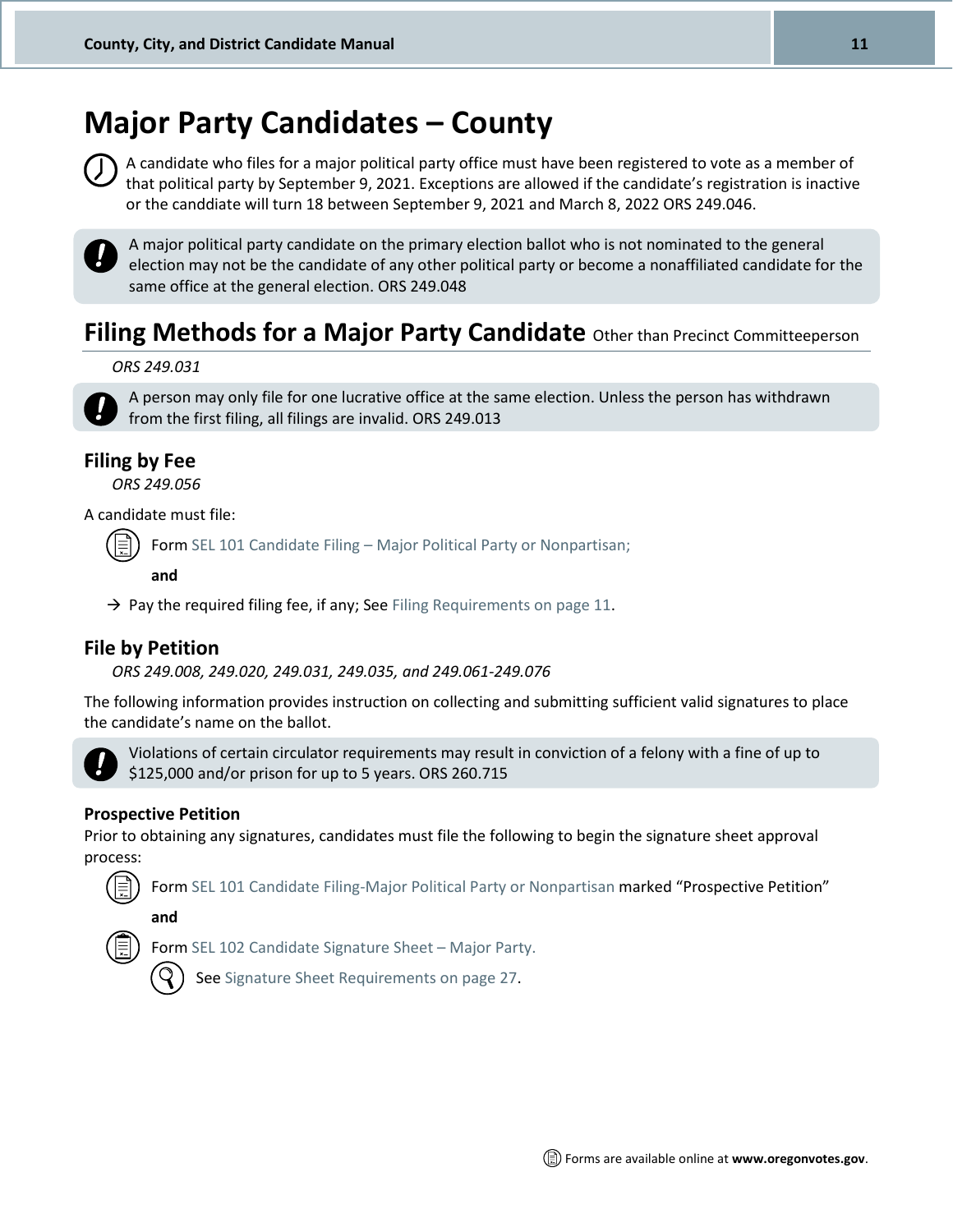#### **Approval to Circulate**

After receiving the completed forms, the elections official reviews for required information and if complete will provide written approval to circulate the prospective nominating petition that includes:

- $\rightarrow$  petition number;
- $\rightarrow$  number of signatures required; and
- $\rightarrow$  filing deadline.



All signature sheets must be approved in writing by the elections official before circulating. Failure to do so will result in the rejection of the signature sheets.

#### **Required Signatures**

County partisan candidate must have the lesser of either:

- $\rightarrow$  500 signatures;
	- **or**
- $\rightarrow$  2% of the number of votes cast in the electoral district for president by members of the candidate's party.

#### **Complete Filing**

To complete the filing process a candidate will:

- **1** ensure each signature sheet certification is signed and dated by the circulator;
- **2** submit the signature sheets with Form [SEL 338 Petition Submission](http://sos.oregon.gov/elections/Documents/SEL338.pdf)  Candidate, Voters' Pamphlet to the county elections official for verification allowing sufficient time for the verification process to be completed prior to the filing deadline.

#### **Candidate Filing Timeline**

The 2022 Primary Election filing period is from September 9, 2021 to 5pm on March 8, 2022.

## <span id="page-11-0"></span>**Minor Party Candidates – County**

### **Filing Methods for a Minor Party Candidate**

Minor political parties may nominate candidates for any partisan office, including federal, state, and county offices, as long as the party has been established within the electoral district and maintains ballot access.

A minor political party nominates candidates by convening a nominating convention that complies with party bylaws and state law. Candidates that are nominated by a recognized minor political party complete and file with the appropriate elections official the following:



Form [SEL 110 Candidate Filing](http://sos.oregon.gov/elections/Documents/SEL110.pdf) – Minor Political Party with the Candidates Nomination Certificate executed by a party officer and notarized.

## <span id="page-11-1"></span>**Nonaffiliated Candidates – County**



To qualify for nomination by individual electors or to conduct an assembly of electors, a candidate cannot be registered to vote as a member of any political party as of March 3, 2022.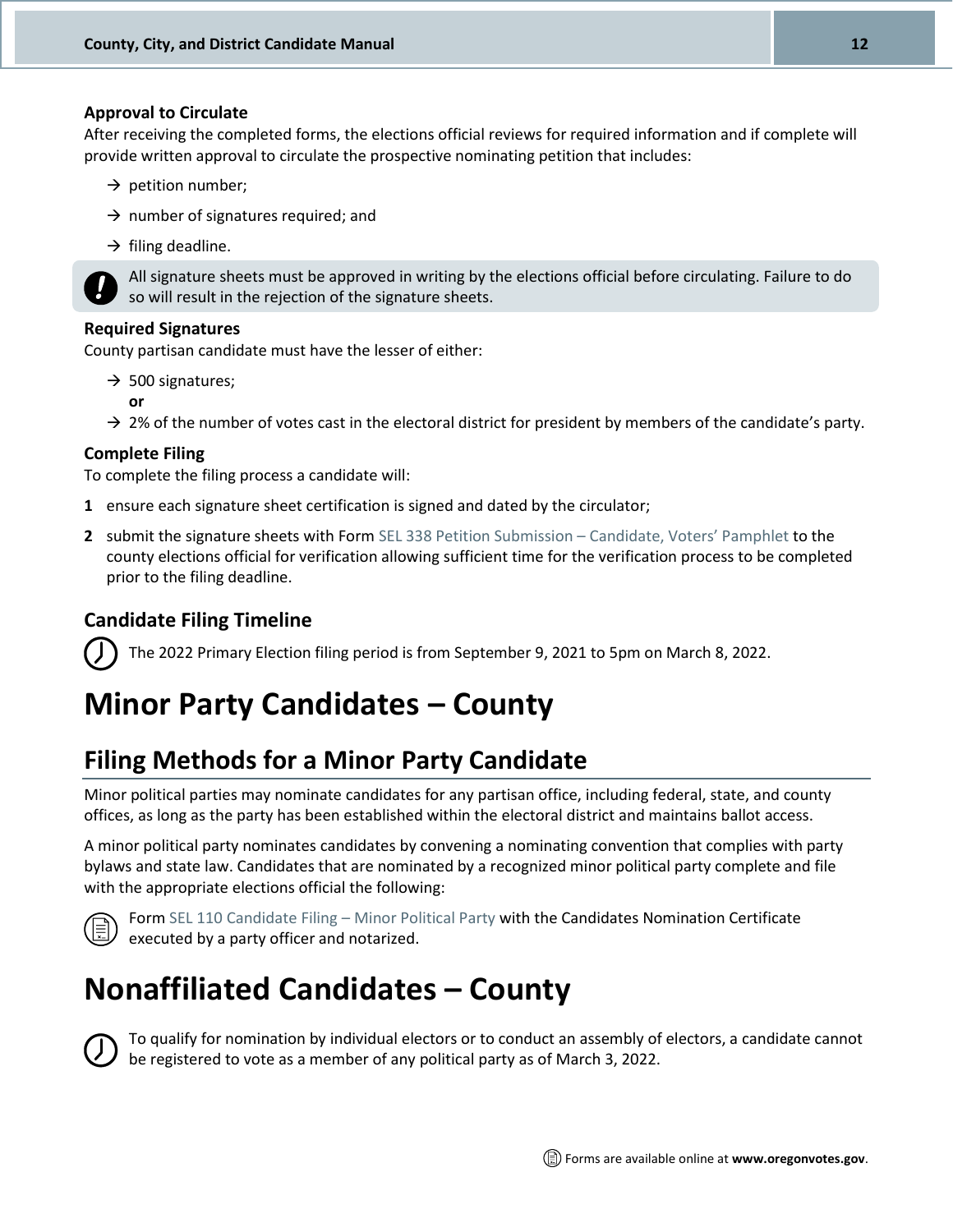### **Filing Methods for a Nonaffiliated Candidate**

Candidates who are not a member of any political party may file for a partisan or nonpartisan office on the general election ballot by completing one of two processes:

 $\rightarrow$  Individual Electors

A nomination by individual voters involves obtaining a required number of valid signatures from registered voters

**or**

 $\rightarrow$  Assembly of Electors

An Assembly of Electors involves a gathering of registered voters in one place at one time to nominate candidates to partisan office.

#### **Individual Electors**

*ORS 249.740*

To be nominated by individual electors the candidate must obtain a required number of valid signatures from active Oregon registered voters in the district.

#### **1 File a Prospective Petition**

Prior to obtaining any signatures candidates must file the following forms to begin the signature sheet approval process:



**and**

[SEL 122 Candidate Signature Sheet](http://sos.oregon.gov/elections/Documents/SEL122.pdf) – Individual Electors with all fields completed.

Se[e Signature Sheet Requirements on page 27.](#page-25-2)

#### **2 Receive Approval to Circulate**

If the form is complete, the elections official will give written approval that includes:

- $\rightarrow$  petition number;
- $\rightarrow$  number of signatures required; and
- $\rightarrow$  filing deadline.

All signature sheets must be approved in writing by the elections official before circulating. Failure to do so will result in the rejection of the signature sheets.

#### **3 Gather Petition Signatures**

Once the petition has been approved to circulate, but before collecting any signatures, a candidate must review with all circulators the legal requirements and guidelines for circulating the candidate nominating petition.



Se[e Guidelines for Circulation on page 28.](#page-26-0)



Violations of certain circulator requirements may result in conviction of a felony with a fine of up to \$125,000 and/or prison for up to 5 years. ORS 260.715 and 260.993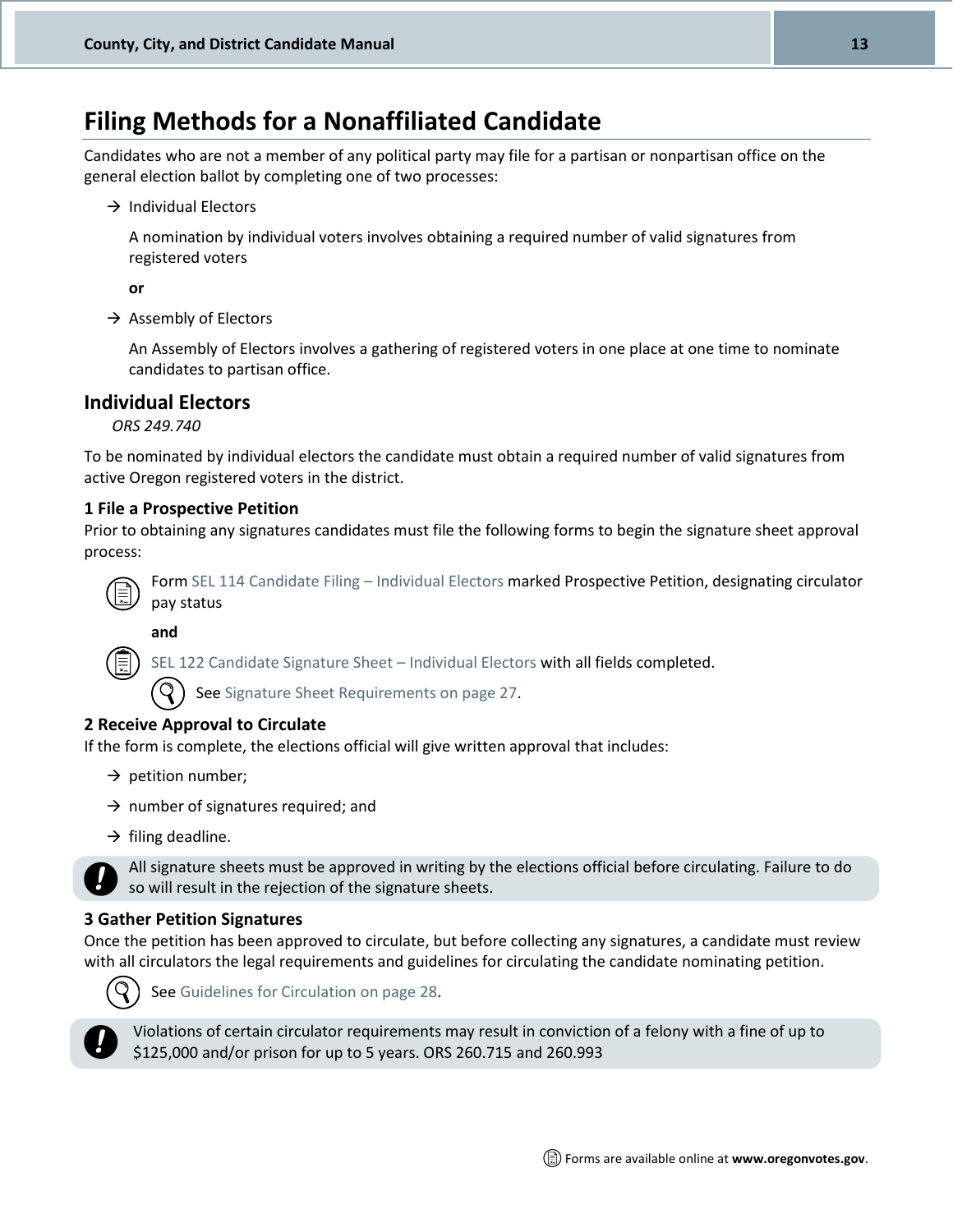After reviewing the legal requirements and guidelines for circulating the nominating petition, a candidate may begin gathering signatures.



Failure to comply with the legal requirements will result in rejection of those sheets.

A candidate is advised to obtain more than the required number of signatures to ensure the petition has a sufficient number of valid signatures.

#### **4 Complete the Petition**

Allow sufficient time for the verification process to be completed prior to the filing deadline.

Before submitting signature sheets for verification, the candidate must:

- $\rightarrow$  ensure each signature sheet certification is signed and dated by the circulator; and
- $\rightarrow$  sort the signature sheets by county, if required;

#### **5 Signature Verification**

To complete the petition process a candidate must file with the appropriate elections official:

Form [SEL 338 Petition Submission](http://sos.oregon.gov/elections/Documents/SEL338.pdf) – Candidate, Voters' Pamphlet;

#### **and**

 $\rightarrow$  the signature sheets that contain at least 100% of the required number of signatures.

The elections official reviews each signature sheet to ensure that sheets are sorted by county if required and that the circulator's certification is sufficient. After reviewing the signature sheets the elections official tabulates the number of valid signatures contained on the accepted signature sheets.



If the elections official determines the petition does not contain the required number of valid signatures and the filing deadline has not passed, the candidate may submit additional signatures.

#### **Assembly of Electors**

*ORS 249.735*

An Assembly of Electors is a nominating convention of active Oregon registered voters who gather in one place, on a single day during a single 12-hour period. A presiding officer conducts the assembly, and the assembly secretary records nominations in the minutes. The minutes also include the signatures of the assembly participants. Those signatures are submitted to the elections official.



The presiding officer must coordinate the date, time, and place of the assembly with the elections official, so elections staff can attend and supervise the nominating convention.



See th[e Filing Requirements](#page-9-4) section for a list of required signatures and the deadline to submit completed forms.

#### **1 File a Prospective Petition**

The candidate or presiding officer must file For[m SEL 115 Candidate Filing](http://sos.oregon.gov/elections/Documents/SEL115.pdf) – Assembly of Electors. Only by the candidate should sign the form.

#### **2 Receive Approval to Schedule the Assembly**

If the form is complete, the elections official will give written approval to schedule the Assembly of Electors.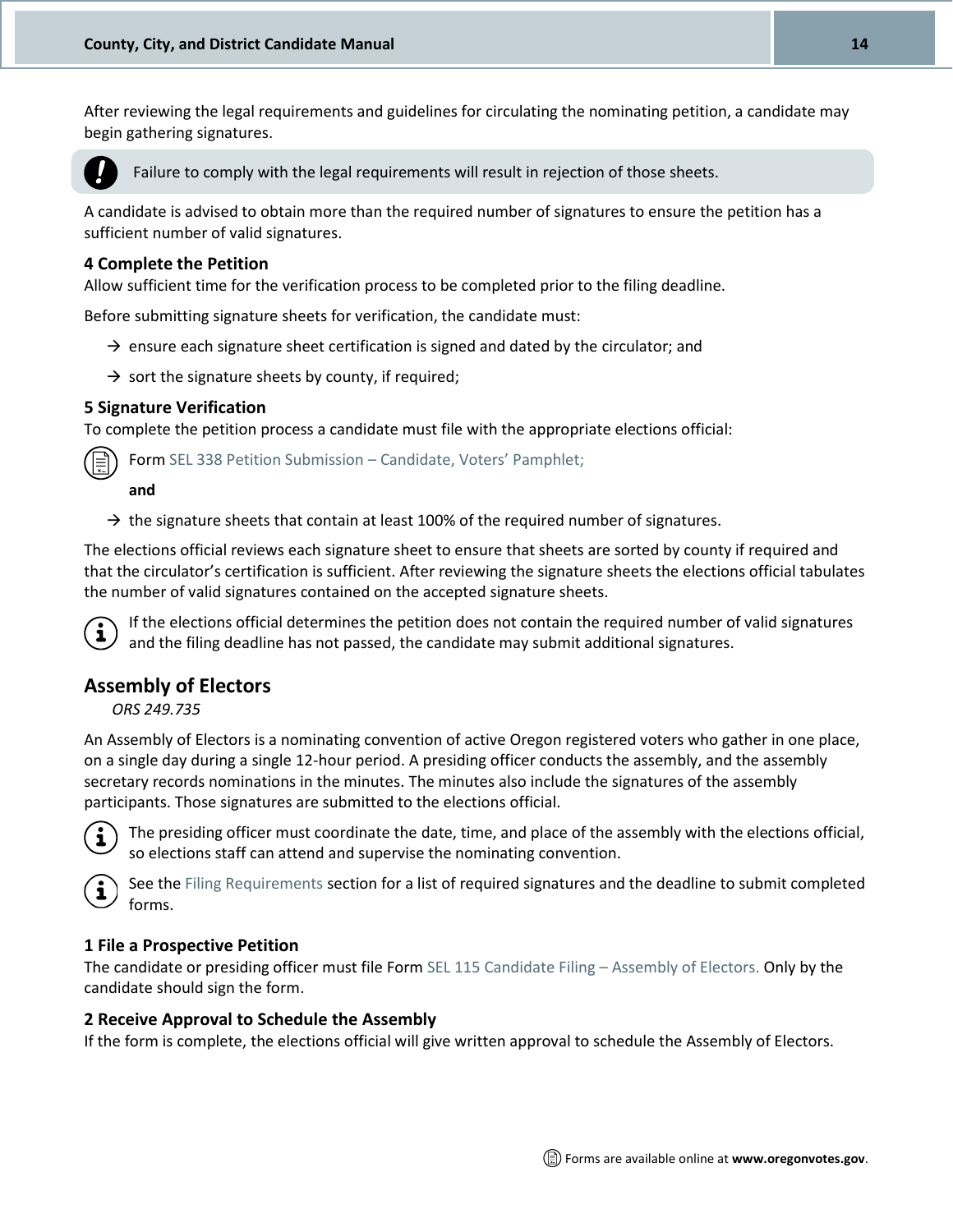#### **3 Determine the Logistics for the Assembly**

The candidate or presiding officer must coordinate with the elections official to:

- $\rightarrow$  determine a mutually convenient time to conduct the assembly;
- $\rightarrow$  review assembly requirements;
- → provide final signature sheets for approval; **and**
- $\rightarrow$  file copy of published notice.

#### **4 Publish a Notice of Assembly**

Next, the candidate or presiding officer must publish a notice of the Assembly of Electors at least once in at least three newspapers of general circulation in the electoral district for which the assembly will nominate a candidate.

The notice must contain:

- $\rightarrow$  the time and place of the assembly;
- → the office or offices for which nominations will be made; **and**
- $\rightarrow$  the names and addresses of at least 25 active Oregon registered voters who want to have the assembly and who are eligible to participate;
- $\rightarrow$  before publishing the notice, the candidate or presiding officer may submit the 25 names to the elections official to confirm that they are active registered voters.

#### **5 File the Notice of Assembly**

To receive final approval to convene the assembly, the candidate or presiding officer must file a copy of the published notice with elections official.



The candidate or presiding officer must publish the notice and file it with the elections official no later than ten days before the nominating convention. ORS 249.735(3).



If the published notice is not filed on time or does not meet the requirements described above, the Assembly of Electors will be cancelled. The candidate or presiding officer may reschedule the assembly in coordination with the elections official and may hold the assembly once all the requirements are met.

#### **6 Get Affidavits to Prove the Notice was Published**

The candidate or presiding officer must get an affidavit from each of the newspapers where the notice is published, to prove that the notice was published, as required. Each affidavit should attach to a copy of the notice and be signed by one of the following:

- → the newspaper's owner; **or**
- → the newspaper's editor; **or**
- → the newspaper's publisher; **or**
- → the newspaper's manager; **or**
- → the newspaper's advertising manager; **or**
- → the principal clerk of the owner or editor or manager; **or**
- $\rightarrow$  the newspaper's printer or the printer's foreperson.
- The candidate or presiding officer should not submit the affidavit with the filed notice. They should keep it and submit it to the elections official when they file the completed petition after the Assembly of Electors.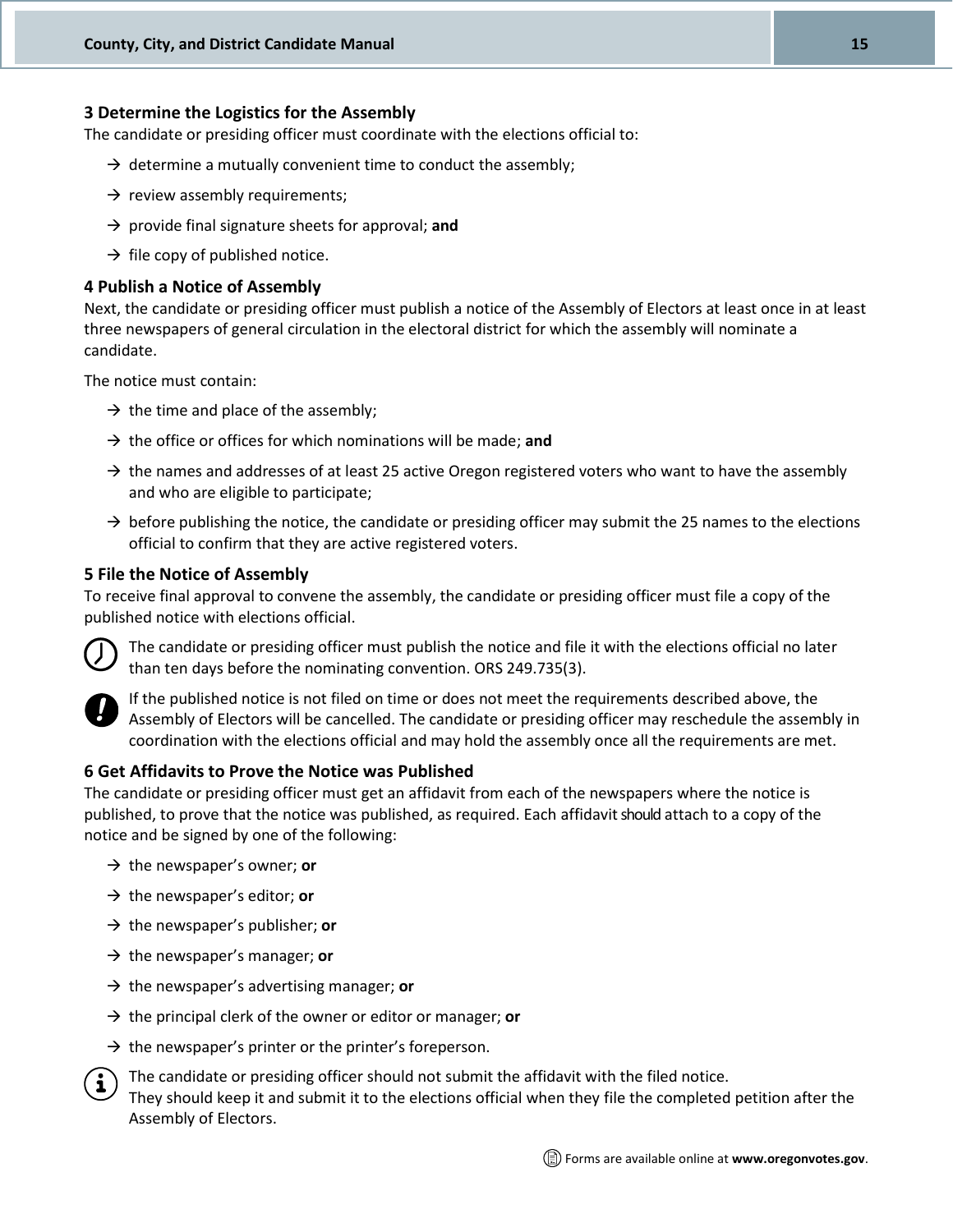#### **7 Receive Approval to Hold the Assembly**

Once the candidate or presiding officer files a copy of the published notice (see Step 5, above), the elections official will review it for completeness. If complete, the elections official will give approval, in writing, to hold the Assembly of Electors. The approval document will include:

- $\rightarrow$  the petition number; and
- $\rightarrow$  the number of required signatures; and
- $\rightarrow$  the filing deadline; and
- $\rightarrow$  a signature sheet template, to use for gathering signatures.

#### **8 Hold the Assembly of Electors**

The presiding officer is advised to invite more than the required number of participants, to ensure that the minutes include enough valid signatures from active voters. After starting the assembly, the presiding officer must explain that:

- $\rightarrow$  the nominating convention is held in one day in one location and is completed within 12 hours or the process must begin again;
- $\rightarrow$  the assembly participants must be active Oregon registered voters within the electoral districts from which the assembly is nominating candidates;
- $\rightarrow$  the assembly may only nominate candidates for offices published in the notice;
- $\rightarrow$  the candidate who receives the highest number of votes for an office will be the assembly's nominee for that office;
- $\rightarrow$  only assembly participants who are active registered voters may sign the signature sheets;

**and**

 $\rightarrow$  once the required number of active registered voters are present to participate, they must remain in the assembly until candidates have been nominated, signature sheets are signed, and the convention is adjourned.

#### **9 Filing a Vacancy in Nomination(s)**

If a vacancy in nomination occurs, it may be filled in either of the following ways:

- → The presiding officer may reconvene the assembly following the same rules as the original assembly. **or**
- $\rightarrow$  The original assembly must vote to appoint the committee to whom the assembly will delegate the authority to fill vacancies. A committee designated by the original assembly may select a nominee to fill the vacancy. The assembly is considered the same assembly if the presiding officer and secretary are the same as during the original assembly. The committee only has the authority to select a nominee to fill the vacancy if the petition has the required number of signatures.

The presiding officer, or the committee, must file with the elections official a certificate of nomination designating the nominee to fill the vacancy.



The vacancy must be filled no later than the 70th day before the general election, August 30, 2022.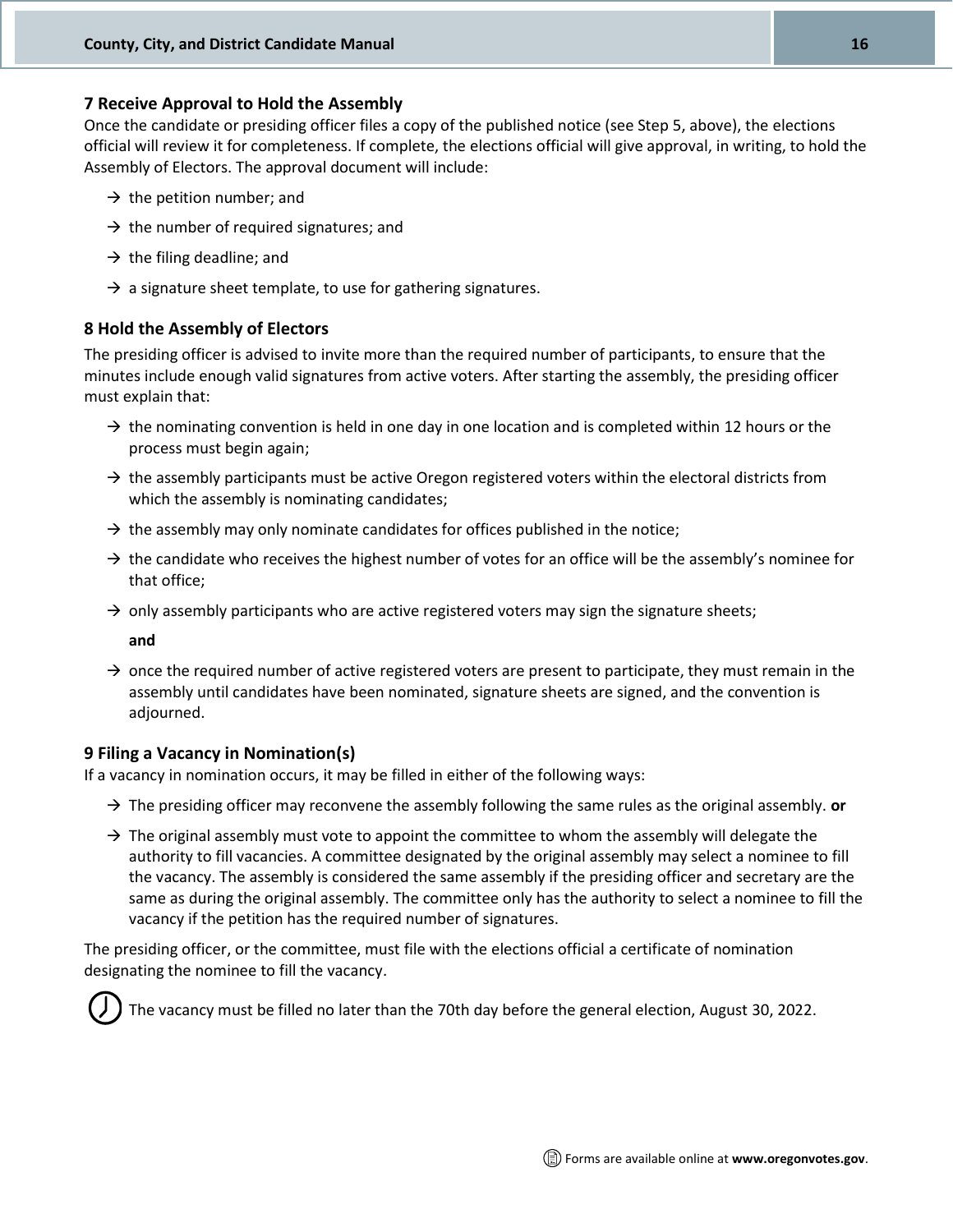#### **10 Adjourn the Assembly of Electors**

After the assembly has completed the nomination process and selected the committee to fill vacancies, if any, the assembly is adjourned. The elections official collects all completed signature sheets and stamps each sheet under the last signature line signed to ensure no additional signatures are added. The signature sheets will be returned to the presiding officer.

#### **11 Complete the Petition, Signature Verification**

To complete the petition process the candidate or presiding officer must submit to the elections official:



Notarized form [SEL 115 Candidate Filing](http://sos.oregon.gov/elections/Documents/SEL115.pdf) – Assembly of Electors with the Certificate of Nomination executed by the presiding officer and secretary of the assembly;



The Certificate of Nomination may be executed and notarized on a copy of the [SEL 115](http://sos.oregon.gov/elections/Documents/SEL115.pdf) originally submitted. If executed and notarized on a new [SEL 115,](http://sos.oregon.gov/elections/Documents/SEL115.pdf) all sections of the form must be completed in their entirety.

 $\rightarrow$  signature sheets that contain at least 100% of required number of signatures;

**and**

 $\rightarrow$  proof of published notice affidavit(s).

The candidate or presiding officer submits signature sheets to the appropriate county elections official for verification allowing sufficient time for the verification process to be completed prior to the filing deadline.

Before submitting the signature sheets for verification, the presiding officer must:

- $\rightarrow$  ensure each signature sheet certification is signed and dated by the circulator and
- $\rightarrow$  sort the signature sheets by county, if required.

The county elections official verifies the original signatures against the voters' registration record.

#### **12 Signature Tally**

The elections official tabulates the number of valid signatures contained on the accepted signature sheets and notifies the candidate and presiding officer of the final tally.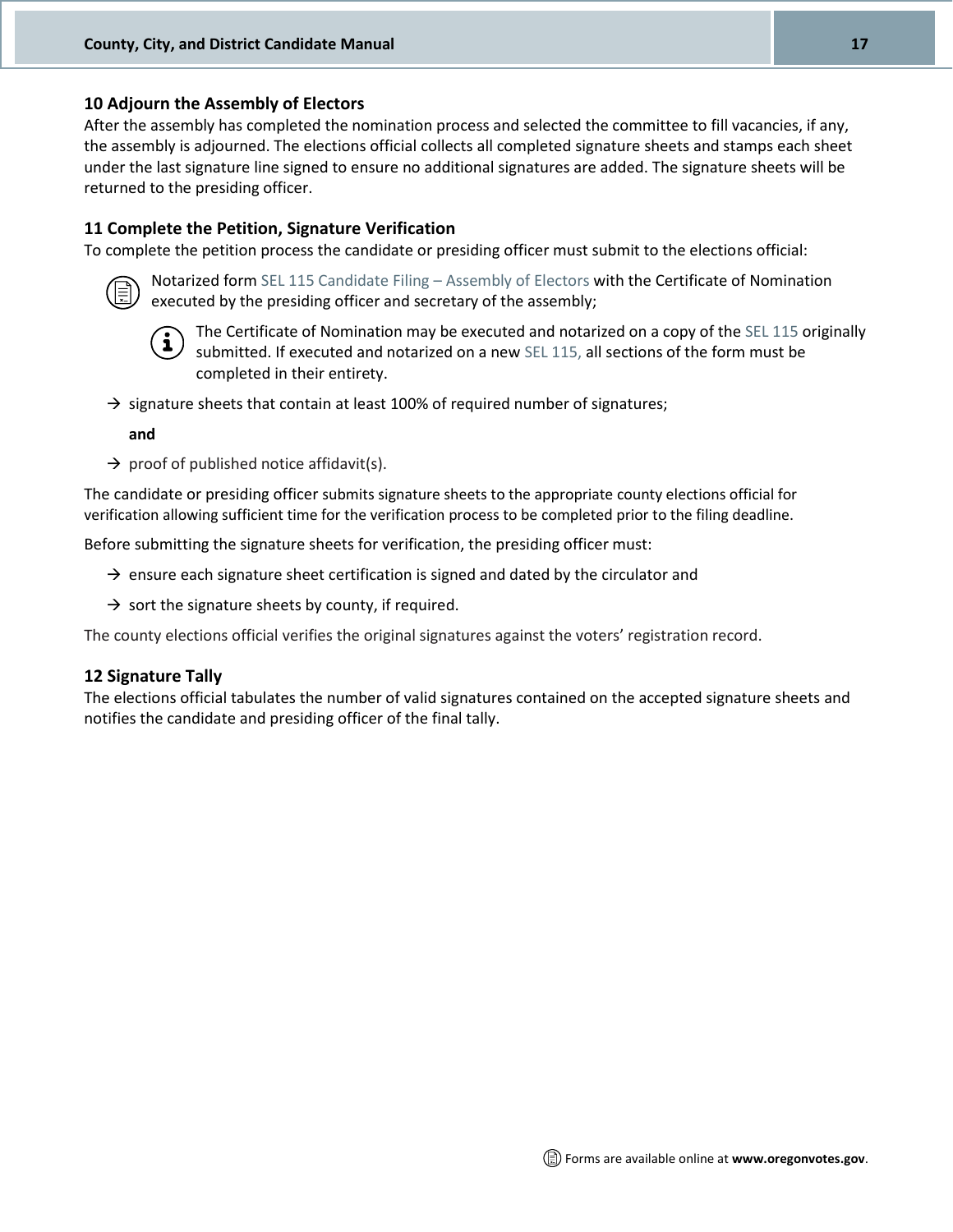## <span id="page-17-0"></span>**Nonpartisan Office – County**

*ORS 249.031*

In a county nonpartisan race, a candidate does not run as a member of a political party. County nonpartisan offices include Justice of the Peace, County Clerk, County Assessor, County Treasurer, and Sheriff; it may also include County Commissioner. ORS 249.002. Check with the County Clerk for specific qualifications.

### <span id="page-17-1"></span>**Qualifications**

All Candidates must be US Citizens and Registered Voters

| <b>Office</b>                                                                                                                                                                                                                                                                                                                                                                                                                                                                                     | Age | Residency                                                                                                                                        | <b>Term of Office</b>                                                                                                 | <b>Special Requirements</b>                                                                                                                                                                                                                                                   | <b>Vacancies</b>                                                                                            |
|---------------------------------------------------------------------------------------------------------------------------------------------------------------------------------------------------------------------------------------------------------------------------------------------------------------------------------------------------------------------------------------------------------------------------------------------------------------------------------------------------|-----|--------------------------------------------------------------------------------------------------------------------------------------------------|-----------------------------------------------------------------------------------------------------------------------|-------------------------------------------------------------------------------------------------------------------------------------------------------------------------------------------------------------------------------------------------------------------------------|-------------------------------------------------------------------------------------------------------------|
| <b>Assessor</b>                                                                                                                                                                                                                                                                                                                                                                                                                                                                                   | 18  | Resident of county<br>one year prior to<br>election<br>ORS 204.016                                                                               | 4 years<br>ORS 204.010                                                                                                | The candidate must be a registered<br>appraiser or an appraiser trainee;<br>have two years accounting<br>experience or two years<br>employment in an appraiser's<br>office; and be certified to be<br>eligible by the Dept. of Revenue.<br>ORS 204.016(4)                     | County governing body<br>appoints qualified<br>person to serve until<br>successor is elected<br>ORS 236.210 |
| <b>Auditor</b>                                                                                                                                                                                                                                                                                                                                                                                                                                                                                    | 18  | Resident of county<br>one year prior to<br>election<br>ORS 204.016                                                                               | 4 years<br>ORS 204.010                                                                                                | Must be a registered CPA                                                                                                                                                                                                                                                      | County governing body<br>appoints qualified<br>person to serve until<br>successor is elected<br>ORS 236.210 |
| <b>Clerk</b>                                                                                                                                                                                                                                                                                                                                                                                                                                                                                      | 18  | Resident of county<br>one year prior to<br>election<br>ORS 204.016                                                                               | 4 years<br>OR Const., Art VI, §6                                                                                      |                                                                                                                                                                                                                                                                               | County governing body<br>appoints qualified<br>person to serve until<br>successor is elected<br>ORS 236.210 |
| <b>Sheriff</b>                                                                                                                                                                                                                                                                                                                                                                                                                                                                                    | 21  | Resident of county<br>one year prior to<br>election<br>ORS 204.016                                                                               | 4 years<br>OR Const., Art VI, §6                                                                                      | Proof of certification or eligibility<br>for certification by the Department<br>of Public Safety Standards and<br>Training must be provided to the<br>filing officer no later than the 61st<br>day prior to the election.<br>Exceptions may apply.<br>ORS 206.015 (3) and (4) | County governing body<br>appoints qualified<br>person to serve until<br>successor is elected<br>ORS 236.210 |
| <b>Treasurer</b>                                                                                                                                                                                                                                                                                                                                                                                                                                                                                  | 18  | Resident of county<br>one year prior to<br>election<br>ORS 204.016                                                                               | 4 years<br>OR Const., Art VI, §6                                                                                      |                                                                                                                                                                                                                                                                               | County governing body<br>appoints qualified<br>person to serve until<br>successor is elected<br>ORS 236.210 |
| Justice of<br>the Peace                                                                                                                                                                                                                                                                                                                                                                                                                                                                           | 18  | Resident of state 3<br>years and residence or<br>office in district one<br>year prior to<br>appointment or<br>becoming a candidate<br>ORS 51.240 | 6 years (must retire<br>at end of calendar<br>year in which judge<br>attains the age of 75)<br>OR Const., Art VII §1a | If not a member of the state bar,<br>must take 30 hours of continuing<br>education every 2 calendar years<br>ORS 51.245                                                                                                                                                       | Governor appoints<br>qualified person to<br>serve until successor is<br>elected<br>ORS 51.260               |
| County Commissioner is a partisan office unless a county home rule charter or ordinance deems it nonpartisan. Contact the local elections official for<br>further information.<br>Qualifications for county, city, or district office may be governed by county or city charter or ordinance or district by-laws and are not provided. For<br>$\mathbf{G}$<br>those offices or any other office not listed in these tables, contact the local elections official for the required qualifications. |     |                                                                                                                                                  |                                                                                                                       |                                                                                                                                                                                                                                                                               |                                                                                                             |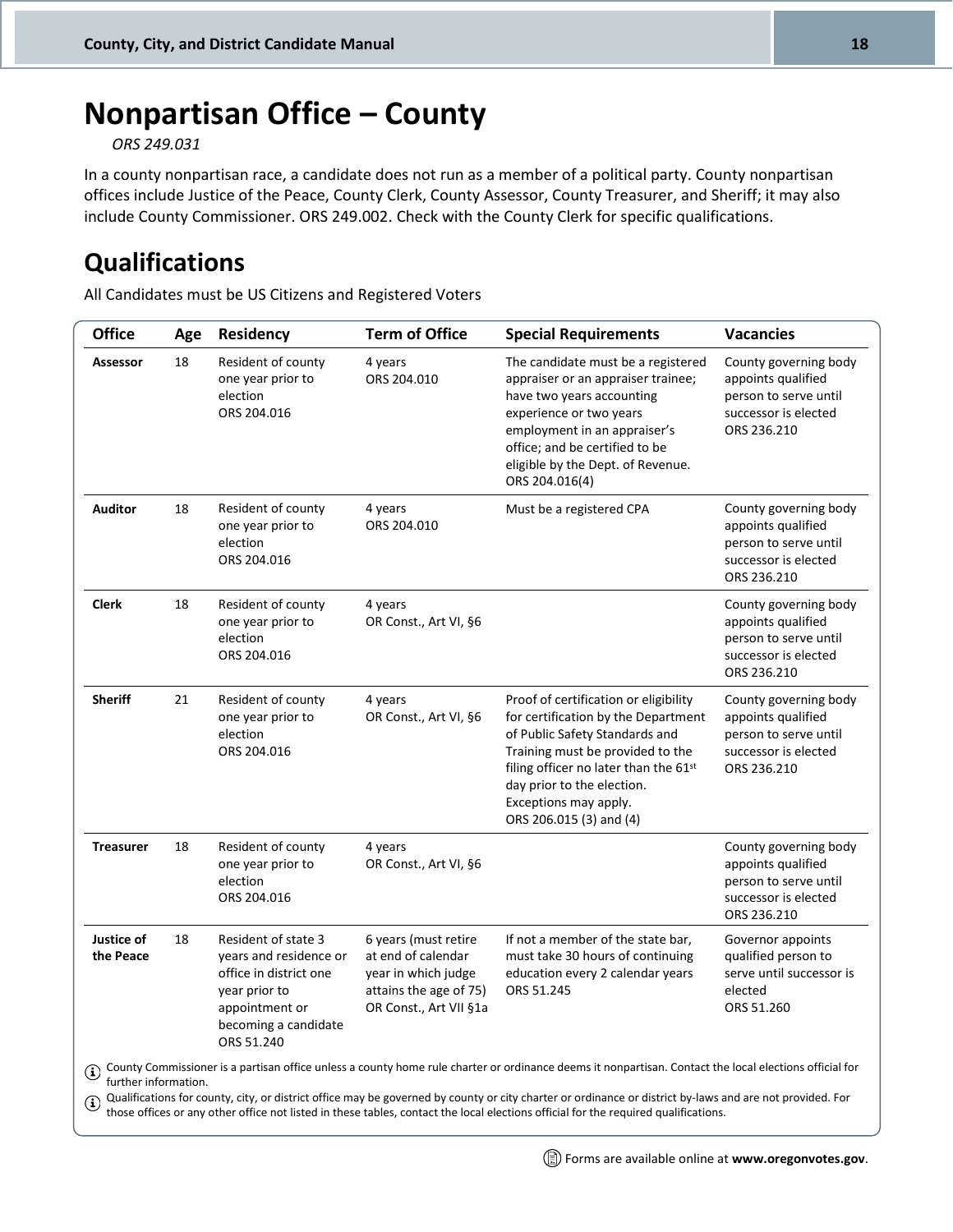### <span id="page-18-0"></span>**Filing Requirements**

|                                                                                                                                        | <b>Primary Election</b> | <b>General Election</b> | <b>Regularly Scheduled District Election</b>                                                                                                                                       |
|----------------------------------------------------------------------------------------------------------------------------------------|-------------------------|-------------------------|------------------------------------------------------------------------------------------------------------------------------------------------------------------------------------|
| $\mathcal{O}$ First Day to File                                                                                                        | September 9, 2021       | June 1, 2022            | February 4, 2023                                                                                                                                                                   |
| Last Day to File                                                                                                                       | March 8, 2022           | August 30, 2022         | March 16, 2023                                                                                                                                                                     |
| Last Day to Withdraw                                                                                                                   | March 11, 2022          | September 2, 2022       | March 16, 2023                                                                                                                                                                     |
| <b>Office</b>                                                                                                                          | <b>Fee</b>              |                         | <b>Required Signatures</b>                                                                                                                                                         |
| <b>Justice of the Peace</b>                                                                                                            | Free ORS 249.056 (2)    |                         |                                                                                                                                                                                    |
| Assessor, Auditor, Clerk,<br><b>Sheriff or Treasurer</b><br>Contact the local elections<br>$\bf(i)$<br>official for applicable charter | \$50                    | or                      | The lesser of either 500 signatures or 1% of the<br>number of votes cast in the district for governor at<br>the last election at which the Governor was elected<br>to a full term. |
| or ordinance provisions that<br>may supersede this<br>information                                                                      |                         |                         |                                                                                                                                                                                    |

All signatures must be of active Oregon registered voters within the district

### <span id="page-18-1"></span>**Filing Methods for a Nonpartisan Office Candidate**

#### *ORS 249.020*

A person may only file for one lucrative office at the same election. Unless the person has withdrawn from the first filing, all filings are invalid. ORS 249.013

#### **Filing by Fee**

*ORS 249.056*

A candidate files for[m SEL 101,](http://sos.oregon.gov/elections/Documents/SEL101.pdf) and pays the required filing fee, if any. See Filing Requirements above.

#### **File by Petition**

*ORS 249.008, 249.020, 249.031, 249.035, and 249.061-249.076*

The following information provides instruction on collecting and submitting sufficient valid signatures to place the candidate's name on the ballot.



Violations of certain circulator requirements may result in conviction of a felony with a fine of up to \$125,000 and/or prison for up to 5 years. ORS 260.715 and 260.993

#### **Prospective Petition**

Prior to obtaining any signatures, candidates must file the following forms to begin the signature sheet approval process:



**and**



[SEL 121 Candidate Signature Sheet](http://sos.oregon.gov/elections/Documents/SEL121.pdf) – Nonpartisan.

Se[e Signature Sheet Requirements on page 27.](#page-25-2)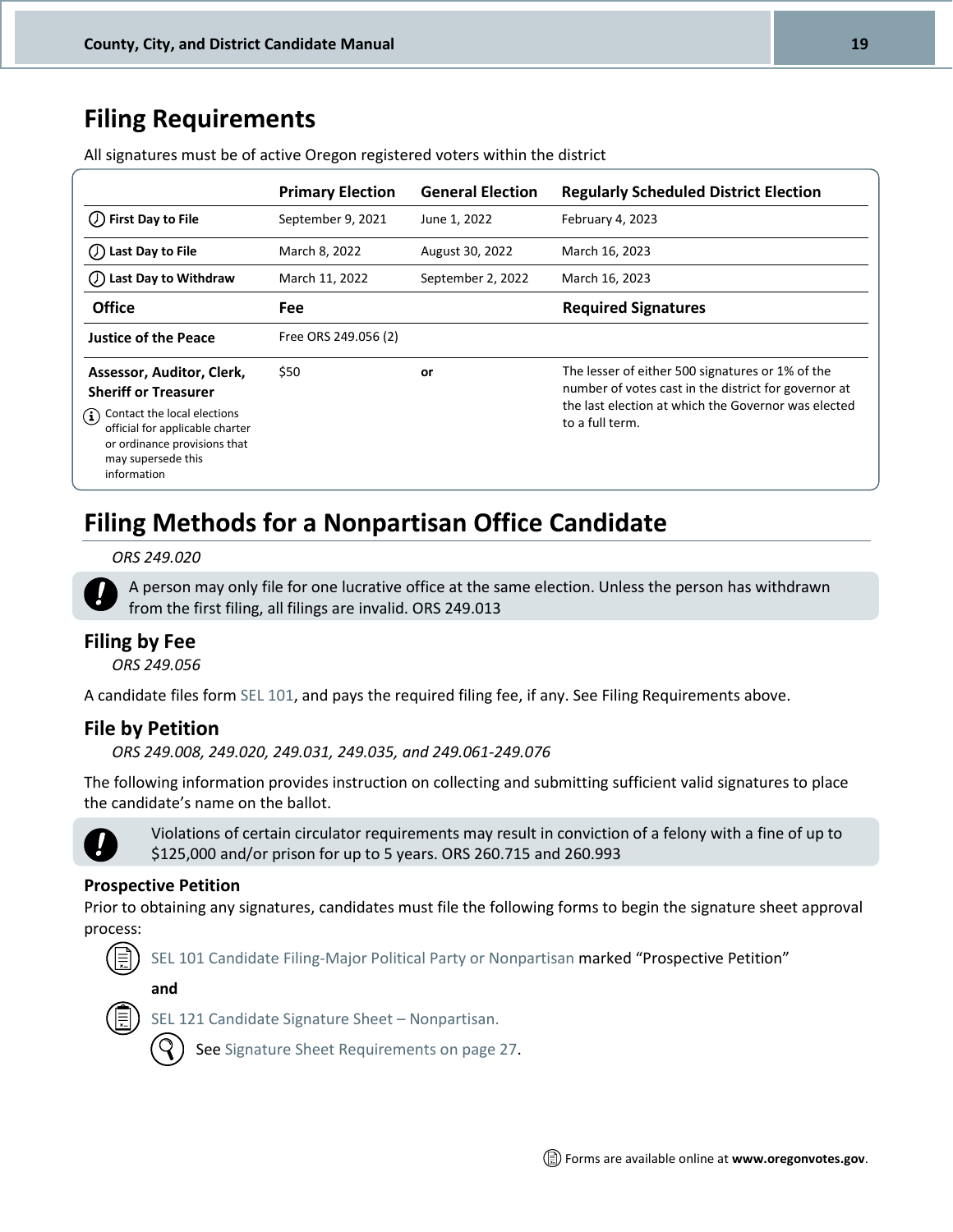#### **Approval to Circulate**

After receiving the required forms, the elections official reviews for required information and if complete will provide written approval to circulate the prospective nominating petition that includes:

- $\rightarrow$  petition number;
- $\rightarrow$  number of signatures required; and
- $\rightarrow$  filing deadline.



All signature sheets must be approved in writing by the elections official before circulating. Failure to do so will result in the rejection of the signature sheets.

#### **Required Signatures**

County nonpartisan candidates must have the lesser of either:

- $\rightarrow$  500 signatures
	- **or**
- $\rightarrow$  1% of the number of votes cast in the electoral district for governor.

A nonpartisan candidate may obtain signatures from any active Oregon registered voter in the county, regardless of political party affiliation.

#### **Complete Filing**

To complete the filing process a candidate will:

- **1** ensure each signature sheet certification is signed and dated by the circulator;
- **2** submit the signature sheets to the county elections official for verification allowing sufficient time for the verification process to be completed prior to the filing deadline;

**and**

**3** file the signature sheets with the For[m SEL 338 Petition Submission](http://sos.oregon.gov/elections/Documents/SEL338.pdf) – Candidate, Voters' Pamphlet.

#### **Candidate Filing Timeline**

The 2022 Primary Election filing period is from September 9, 2021 to 5pm on March 8, 2022.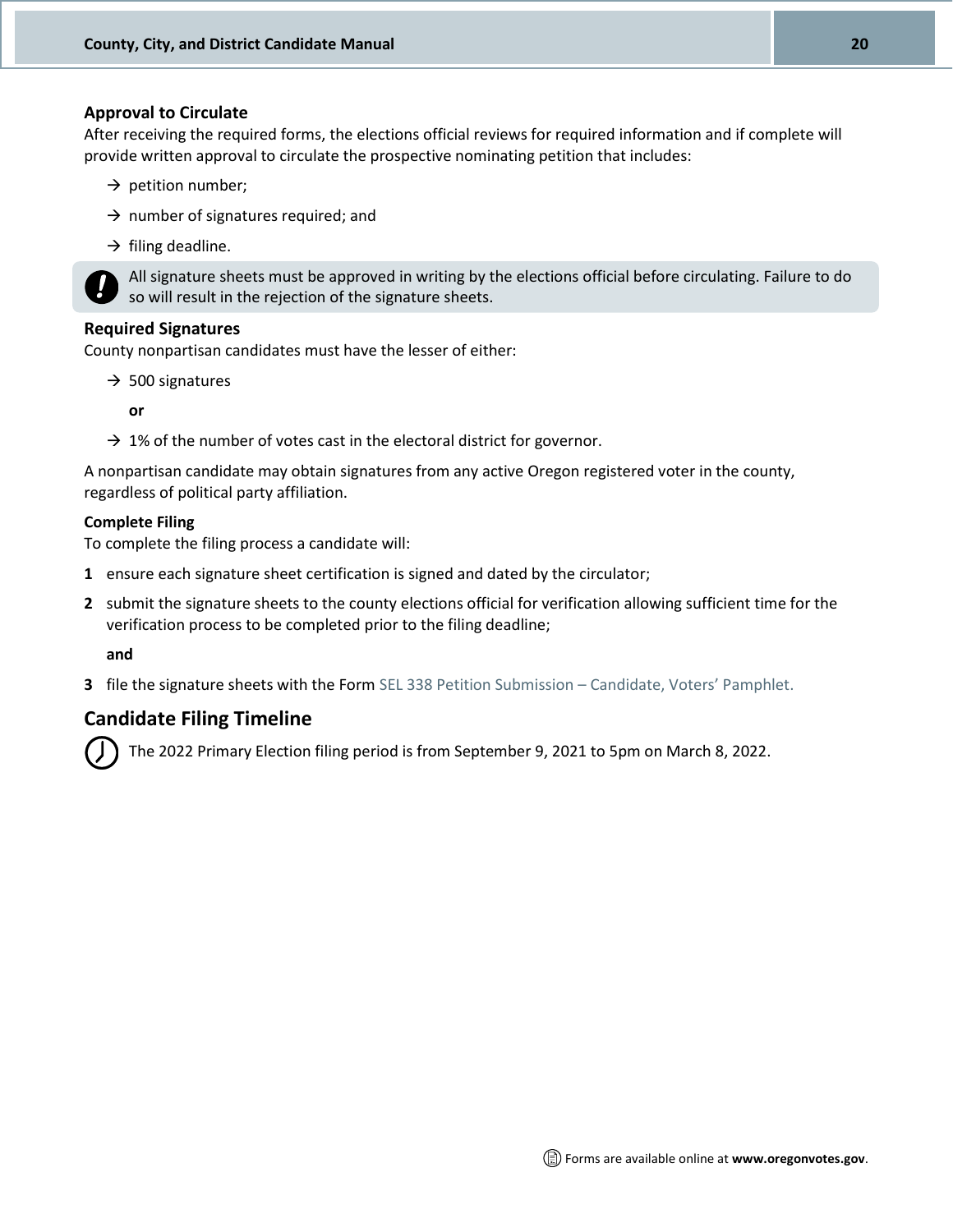## <span id="page-20-0"></span>**City Candidates**

City candidates may file with the city elections office by paying a filing fee or by a petition containing signatures.

The city elections official will verify qualification for a candidate prior to their name being placed on the ballot. If the candidate does not qualify for the position, the filing will be rejected and any fees will be refunded.

Qualifications and requirements set by city charter or ordinance may differ from state statutes. For more information and specific requirements, contact the city elections official before filing.

### <span id="page-20-1"></span>**Filing Requirements**

|                                                                                                                                                                                                                                             | <b>Primary Election</b>        |    | <b>General Election</b>                                                                                                                                                            |
|---------------------------------------------------------------------------------------------------------------------------------------------------------------------------------------------------------------------------------------------|--------------------------------|----|------------------------------------------------------------------------------------------------------------------------------------------------------------------------------------|
| $\left(\overline{\phantom{a}}\right)$ First Day to File                                                                                                                                                                                     | September 9, 2021              |    | June 1, 2022                                                                                                                                                                       |
| ◯ Last Day to File                                                                                                                                                                                                                          | March 8, 2022                  |    | August 30, 2022                                                                                                                                                                    |
| () Last Day to Withdraw                                                                                                                                                                                                                     | March 11, 2022                 |    | September 2, 2022                                                                                                                                                                  |
| <b>Office</b>                                                                                                                                                                                                                               | <b>Fee</b>                     |    | <b>Required Signatures</b>                                                                                                                                                         |
| <b>City Office</b><br>Contact the local elections<br>$\bf (i)$<br>official to determine which<br>election the office will appear<br>on and for any applicable<br>charter or ordinance<br>provisions that may<br>supersede this information. | Set by charter or<br>ordinance | or | The lesser of either 500 signatures or 1% of the<br>number of votes cast in the district for governor<br>at the last election at which the Governor was<br>elected to a full term. |

### <span id="page-20-2"></span>**Filing Methods for City Candidates**

A person may only file for one lucrative office at the same election. Unless the person has withdrawn from the first filing, all filings are invalid. ORS 249.013

#### **File by Fee**

*ORS 249.056*

A candidate must file the following with the city elections office:

Form SEL 101 Candidate Filing – [Major Political Party or Nonpartisan](http://sos.oregon.gov/elections/Documents/SEL101.pdf)

#### **and**

 $\rightarrow$  pay the required filing fee, if any.

City candidate filing fees may be set by a city charter or ordinance. Check with your city elections official for more information.

#### **File by Petition**

*ORS 249.008, 249.020, 249.031, 249.035, and 249.061-249.076*

All signatures must be from active Oregon registered voters within the district.

A candidate must allow sufficient time for signatures to be verified before the filing deadline.

Violations of certain circulator requirements may result in conviction of a felony with a fine of up to \$125,000 and/or prison for up to 5 years. ORS 260.715 and 260.993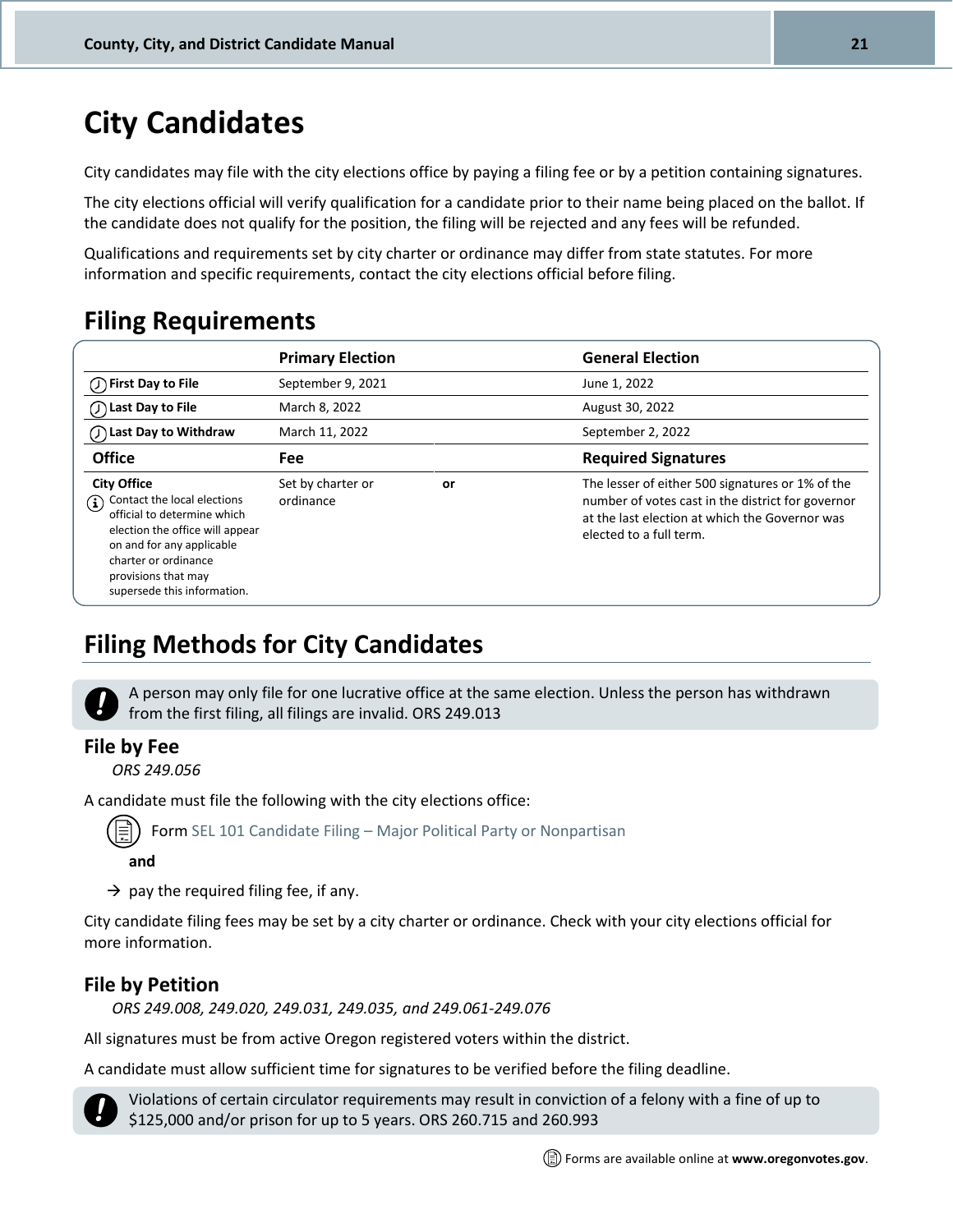The following forms must be completed and filed with the city elections office:

SEL 101 Candidate Filing – [Major Political Party or Nonpartisan](http://sos.oregon.gov/elections/Documents/SEL101.pdf) marked "Prospective Petition"

**and**

[SEL 121 Candidate Signature Sheet](http://sos.oregon.gov/elections/Documents/SEL121.pdf) – Nonpartisan.

Se[e Circulator and Petition Sheet Requirements on page 27.](#page-25-1)

#### **Approval to Circulate**

After receiving the completed forms the elections official reviews for required information and if complete will provide written approval to circulate the prospective nominating petition that includes:

- $\rightarrow$  petition number;
- $\rightarrow$  number of signatures required; and
- $\rightarrow$  filing deadline.

All signature sheets must be approved in writing by the elections official before circulating. Failure to do so will result in the rejection of the signature sheets.

#### **Required Signatures**

A candidate is advised to obtain more than the required number of signatures to ensure the petition contains a sufficient number of valid signatures.

City candidate must have the lesser of either:

 $\rightarrow$  500 signatures

**or**

 $\rightarrow$  1% of the votes cast in the electoral district for all candidates for Governor at the last election where the Governor was elected to a full term.

City charter or ordinance may have different requirements.

#### **Complete Filing**

To complete the filing process a candidate must:

- **1** ensure each signature sheet certification is signed and dated by the circulator;
- **2** submit the signature sheets to the city elections official for verification allowing sufficient time for the verification process to be completed prior to the filing deadline;

**and**

**3** file the signature sheets with Form [SEL 338 Petition Submission](http://sos.oregon.gov/elections/Documents/SEL338.pdf) – Candidate, Voters' Pamphlet.

#### **Signature Verification**

The city elections official will review signature sheets for sufficient circulator certification.

The city elections official will submit the signatures to the county elections official for signature verification. The county elections official will:

- → verify the original signatures against the voters' current registration record **and**
- $\rightarrow$  return the certified signature sheets to the city elections official.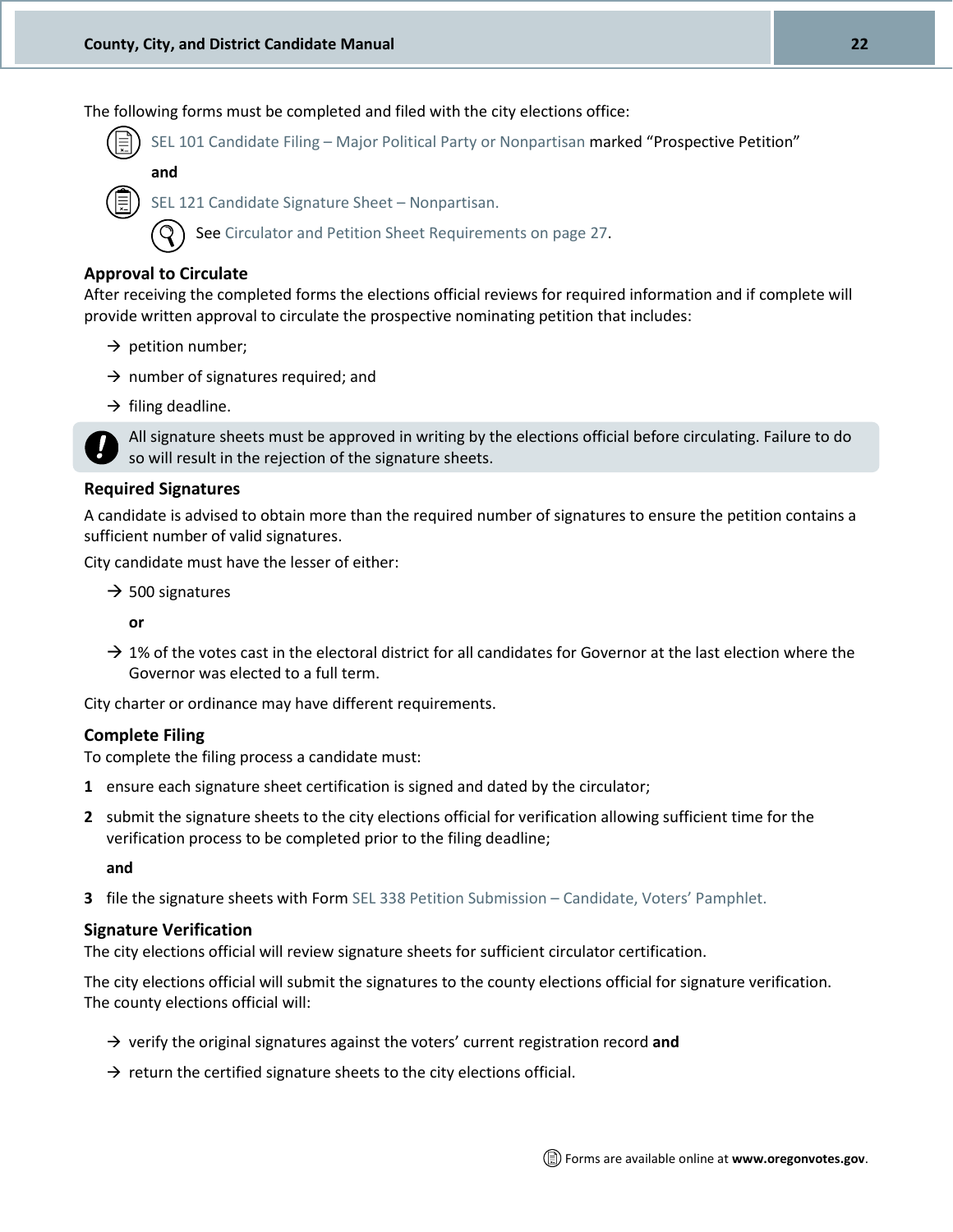The city elections official will notify the candidate of the results of the signature verification. If it is determined that there are not enough valid signatures and the filing deadline has not passed, the candidate may submit additional signatures.

#### **Candidate Filing Timeline**



If a city does not elect candidates at a primary election, the first day to file for office is June 1, 2022, and the deadline is 5 pm on August 30, 2022, for the November 8, 2022 General Election.

## <span id="page-22-0"></span>**District Candidates**

*ORS 255.235*

District candidates may file with the county elections office by paying a filing fee or by petition to obtain signatures.

### <span id="page-22-1"></span>**Qualifications for District Offices**

Contact the Elections Division for what procedures apply to candidates for a newly created district board. Before filing for district office, a candidate should contact the county elections official to review the statutory requirements for the office sought.

Special district statutory requirements may differ from general state elections requirements.

Soil and Water Conservation District candidates must contact the Oregon Department of Agriculture for information related to filing for candidacy.

Regular district elections to elect district board members are held at the May election in each odd-numbered year. For more information and specific requirements, contact the county elections official before filing.

Candidates for Metropolitan Service District (MSD) offices must follow the same process as state and county nonpartisan candidates.

### <span id="page-22-2"></span>**Filing Requirements for District Offices**

**Contact your county elections official to ensure all statutory requirements are met**.

All signatures must be of active Oregon registered voters within the district.

|                                                                                                                                     | <b>Primary Election</b> | <b>General Election</b> | <b>Regularly Scheduled District Election</b>                                                                     |
|-------------------------------------------------------------------------------------------------------------------------------------|-------------------------|-------------------------|------------------------------------------------------------------------------------------------------------------|
| $\bigcup$ First Day to File                                                                                                         | January 30, 2020        | July 16, 2020           | February 4, 2023                                                                                                 |
| Last Day to File                                                                                                                    | March 8, 2022           | August 30, 2022         | March 16, 2023                                                                                                   |
| Last Day to Withdraw                                                                                                                | March 11, 2022          | September 2, 2022       | March 16, 2023                                                                                                   |
| <b>Office</b>                                                                                                                       | Fee                     |                         | <b>Required Signatures</b>                                                                                       |
| <b>District Office</b><br>District board members are<br>$\bf(i)$<br>elected at the regular district<br>election in May of each odd- | \$10                    | or                      | The lesser of either 25 signatures or 10% of the<br>total number of active registered voters in the<br>district. |
| numbered year.                                                                                                                      |                         |                         | Contact the local elections official for any applicable<br>by-laws that may supersede this information.          |



No person may be a candidate for more than one position on the same district board to be filled at the same election. ORS 249.013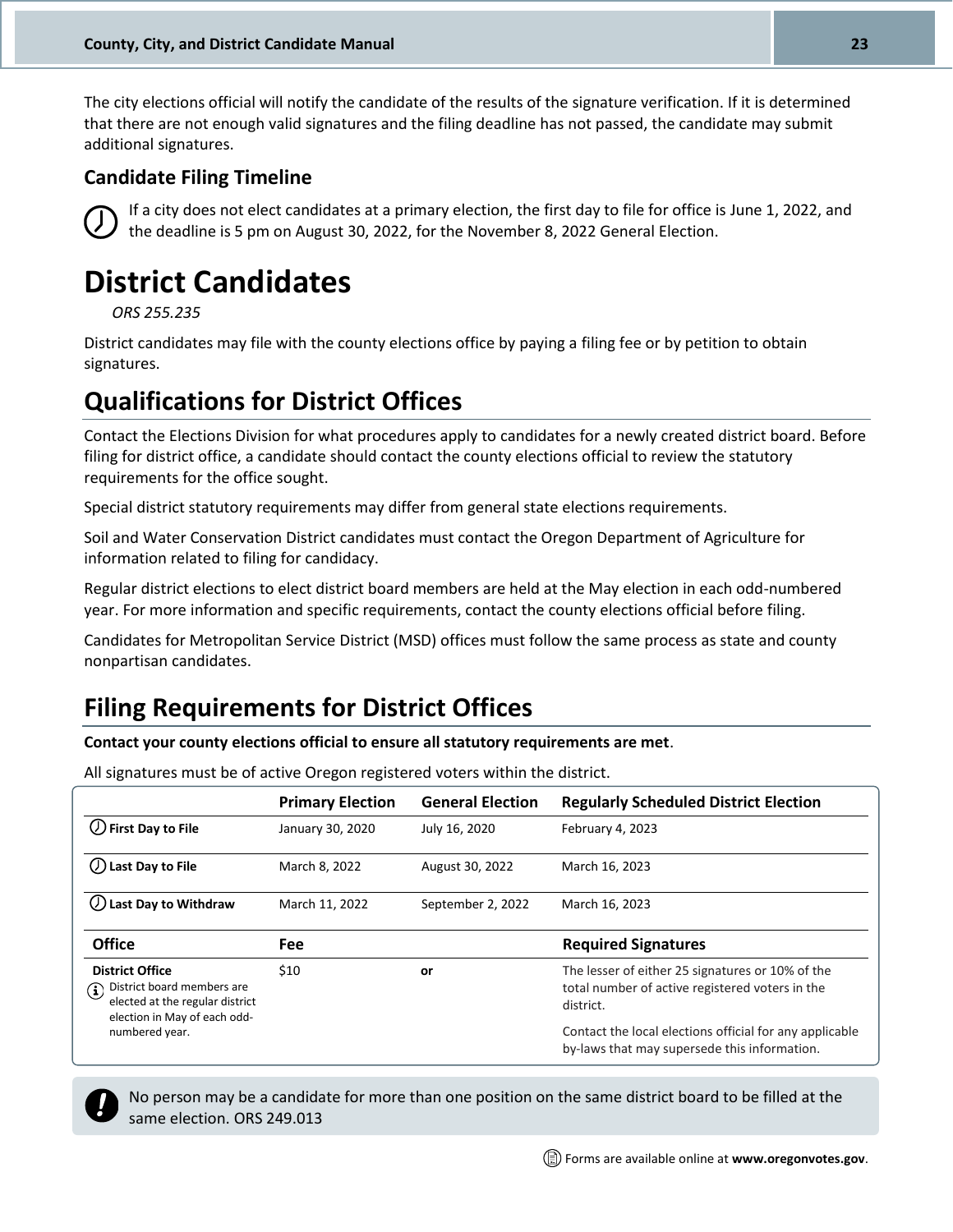### <span id="page-23-0"></span>**Filing Methods for District Candidates**



A person may only file for one lucrative office at the same election. Unless the person has withdrawn from the first filing, all filings are invalid. ORS 249.013

#### **File by Fee**

*ORS 249.056*

A candidate will file:



Form [SEL 190 District Candidate Filing](http://sos.oregon.gov/elections/Documents/SEL190.pdf) form

**and**

 $\rightarrow$  The appropriate filing fee.

#### **File by Petition**

*ORS 249.064, 249.076, 255.012, 255.235*

A candidate must allow sufficient time to have the signatures verified before the filing deadline. A candidate nominating petition for a district candidate is not approved by the county elections official prior to circulation. Instead the district candidate uses the following signature sheet to gather signatures:

Form [SEL 121 Candidate Signature Sheet](http://sos.oregon.gov/elections/Documents/SEL121.pdf) – Nonpartisan or

Se[e Circulator and Petition Sheet Requirements on page 27.](#page-25-1)



Form SEL 338 Petition Submission – Candidate, Voters' Pamphlet.



Violations of certain circulator requirements may result in conviction of a felony with a fine of up to \$125,000 and/or prison for up to 5 years. ORS 260.715 and 260.993

#### **Complete Filing**

To complete the filing process a candidate must:

- **1** obtain the required number of signatures, although obtaining more than the required number may help to ensure the petition contains a sufficient number of valid signatures;
- **2** ensure each signature sheet certification is signed and dated by the circulator;

**and**

**3** submit the signature sheets to the appropriate county elections official for signature verification along with:

Form [SEL 190 Candidate Filing](http://sos.oregon.gov/elections/Documents/SEL190.pdf) – District.

#### **Signature Verification**

The county elections official reviews signature sheets for sufficient circulator certification and verifies the original signatures against the voters' current registration record.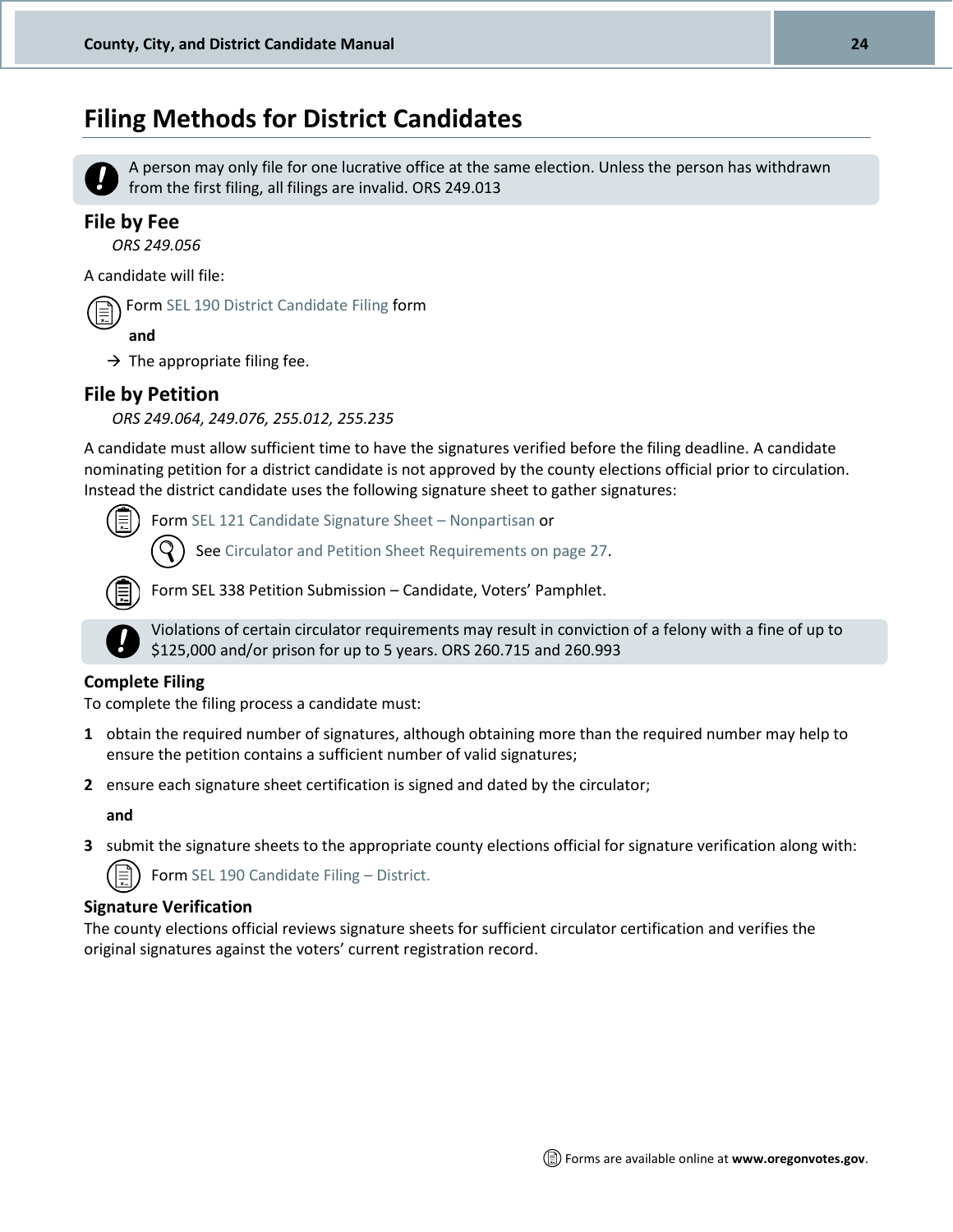## <span id="page-24-0"></span>**Write-In Candidates**

*ORS 254.548*

Oregon voters have the option of writing in the name of a candidate for any office instead of voting for a candidate printed on the ballot. Write-in votes are tallied together with a lump sum recorded for each office unless there is no candidate on the ballot, or the total number of write-in votes exceeds the candidate with the most votes.

A candidate seeking nomination or election to office by write-in does not complete any candidate filing forms but must qualify for the office and may be required to establish a campaign account and file a Statement of Organization designating a candidate committee.



See th[e Campaign Finance Manual](http://sos.oregon.gov/elections/Pages/manuals-tutorials.aspx) an[d the ORESTAR User](http://sos.oregon.gov/elections/Pages/manuals-tutorials.aspx)'s Manuals available at **[www.oregonvotes.gov](http://www.oregonvotes.gov/)**.

Prior to sending a notification to any person who is nominated or elected by write-in, the filing officer will conduct a review of the qualifications of the office. If the person who received the most votes does not qualify for the position, the office becomes vacant.

If any individual is nominated or elected by write-in votes, the procedures for accepting the nomination of office are explained in the following sections.

### <span id="page-24-1"></span>**Notification**

The elections official notifies the candidate by sending:



Form SEL 141 [Write-In Candidate Acceptance](http://sos.oregon.gov/elections/Documents/SEL141.pdf)

### <span id="page-24-2"></span>**Acceptance of Nomination or Office**

To accept the nomination or office, the candidate completes, signs, and returns for[m SEL 141](http://sos.oregon.gov/elections/Documents/SEL141.pdf) to the elections official.

#### **Certificate of Nomination or Election**

Upon receipt of the completed and signed [SEL 141](http://sos.oregon.gov/elections/Documents/SEL141.pdf) the elections official prepares and delivers a certificate of nomination or election to the candidate and if applicable, issues a proclamation of election.

| <b>Deadline to Complete Write-In Process</b> |                         |                         |                          |
|----------------------------------------------|-------------------------|-------------------------|--------------------------|
|                                              | <b>Primary Election</b> | <b>General Election</b> | <b>District Election</b> |
| <b>Notification</b>                          | June 25, 2022           | December 17, 2022       | June 24, 2023            |
| Acceptance                                   | June 27, 2022           | December 19, 2022       | June 26, 2023            |
| <b>Certificate</b>                           | July 1, 2022            | December 23, 2022       | June 30, 2023            |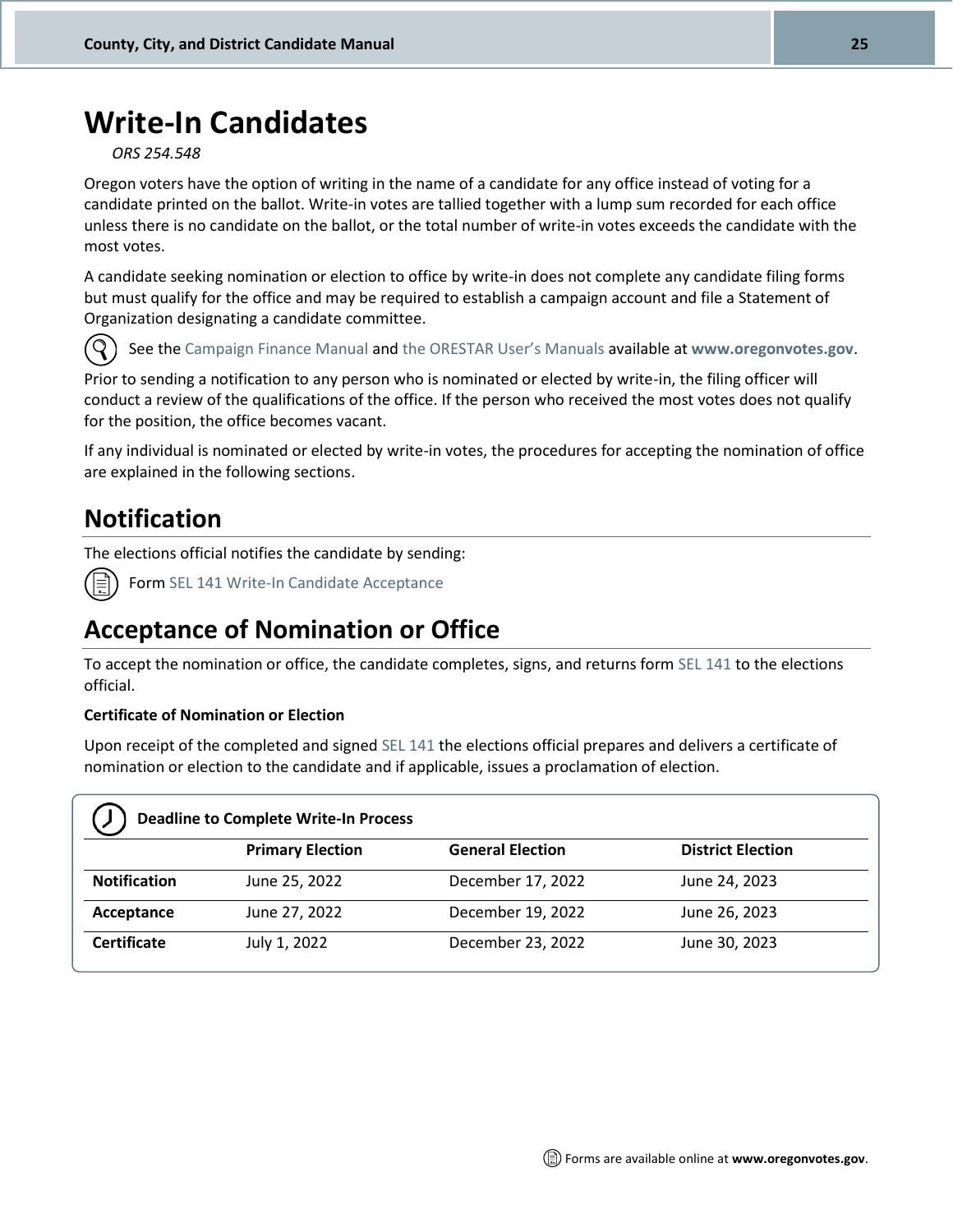## <span id="page-25-0"></span>**Vacancy**

The procedures for the filling of vacancies in an elective public office or nomination are dependent on the office. A **vacancy in nomination** occurs when a candidate on the ballot becomes disqualified or dies (a candidate may only withdraw from the ballot after they have filed and up to the specified deadline for withdrawal). A **vacancy in office** occurs when the current office holder resigns, is recalled, becomes disqualified or dies.

For local elective public offices, the vacancy procedures are under the authority of the local jurisdiction and the Secretary of State, Elections Division does not generally provide advice or resolve disputes about those procedures. The Secretary of State, Elections Division has a role *only* in the vacancy procedures for **state offices**. These procedures differ depending on whether the public office is partisan or nonpartisan and also differ for specific offices within those categories.

A vacancy in office may occur at any time during the term of office, even before the person takes the oath of office or before the term ends.

- $\rightarrow$  The processes for filling a vacancy are dependent upon the type of office and when the vacancy occurred, not why the vacancy occurred.
- $\rightarrow$  Reasons for vacancies may include death, resignation, disqualification, or recall.
- $\rightarrow$  ORS 236.320 provides that resignations for public office shall be in writing and filed with the appropriate filing officers.

The Oregon Constitution, Oregon Revised Statutes, and Oregon Administrative Rules have applicable sections regarding vacancies. The Oregon Constitution and Oregon Revised Statutes can be searched **[here](https://www.oregonlegislature.gov/bills_laws/Pages/ORS.aspx)**. The search can be narrowed by using the ORS General Index. Oregon Administration Rules are found **[here](http://arcweb.sos.state.or.us/pages/rules/oars_100/oar_165/165_tofc.html)**.

## <span id="page-25-1"></span>**Petition Guidelines and Requirements**

The guidelines and requirements for producing and circulating candidate nominating petition signature sheets are explained in the following sections.

### <span id="page-25-2"></span>**Official Signature Sheets**

*ORS 249.031, 249.061, and 249.064*

Local candidates must use approved signature sheet forms to collect signatures. Candidate nominating petitions cannot be circulated using an electronic signature sheet.

Signature sheets must be submitted for approval exactly as intended to circulate, including weight, style, and color of paper. Official signature sheets include:

- $\rightarrow$  Form [SEL 102, Candidate Signature Sheet](http://sos.oregon.gov/elections/Documents/SEL102.pdf)  Major Party
- $\rightarrow$  Form [SEL 116, Candidate Signature Sheet](http://sos.oregon.gov/elections/Documents/SEL116.pdf)  Assembly of Electors
- $\rightarrow$  Form [SEL 121, Candidate Signature Sheet](http://sos.oregon.gov/elections/Documents/SEL121.pdf)  Nonpartisan
- $\rightarrow$  Form [SEL 122, Candidate Signature Sheet](http://sos.oregon.gov/elections/Documents/SEL122.pdf)  Individual Electors



Any proposed variation to the approved signature sheet must be resubmitted and approved in writing by the elections official before circulating.

### **Signature Sheet Requirements**

Each signature sheet must meet the following formatting requirements:

- $\rightarrow$  standard 8½ x 11 size paper or equivalent;
- → at least 20 pound uncoated paper or equivalent; **and**
- $\rightarrow$  printed on white or colored paper stock to enable elections officials to readily verify signatures.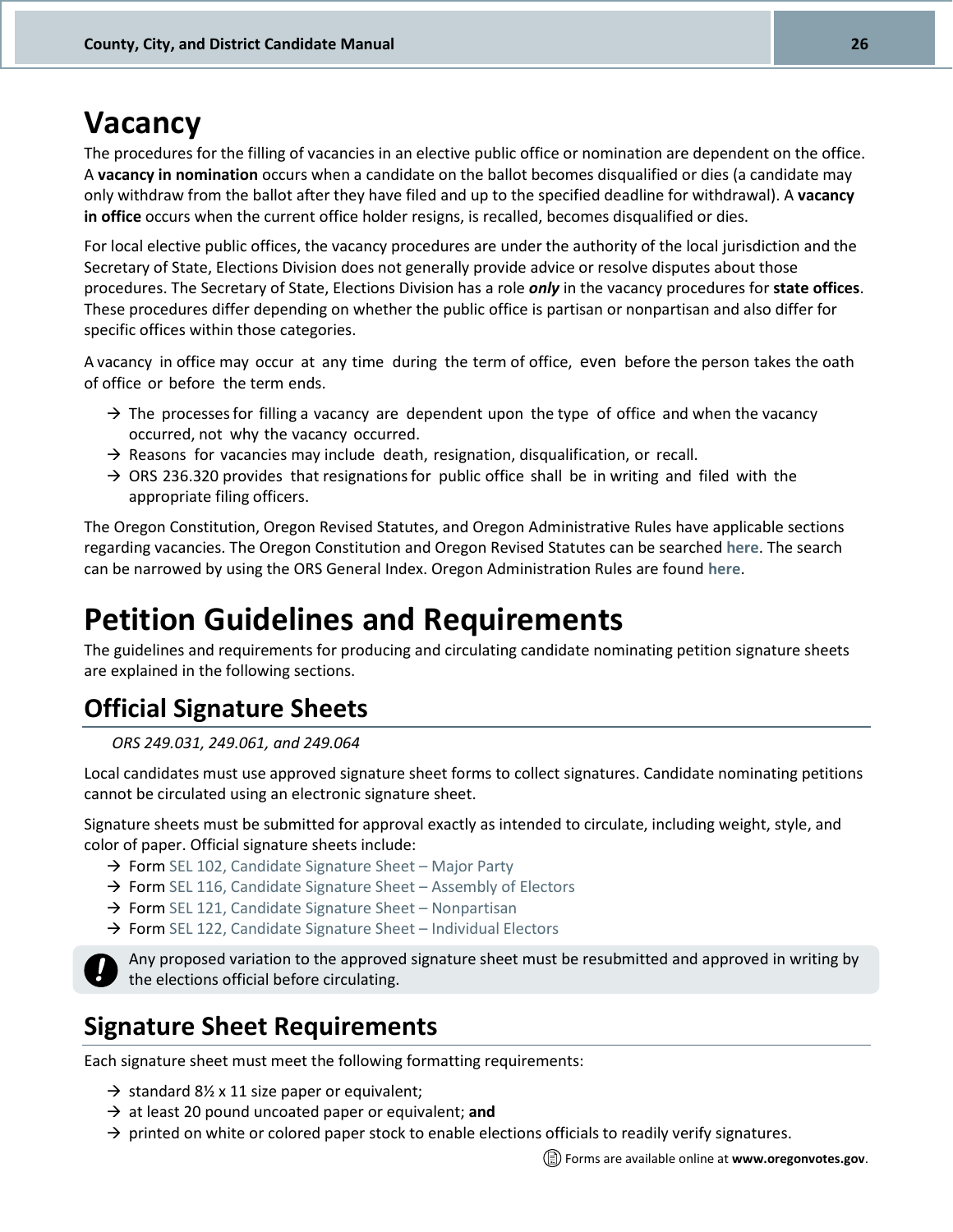### <span id="page-26-0"></span>**Guidelines for Circulation**

#### *ORS 249.061*

To ensure compliance with circulating requirements, candidates must educate circulators on the guidelines for circulating and monitor their activities.

#### **Circulator Requirements**

| <b>Each circulator must:</b>                                                                                        | What this means:                                                                                                                                                                                                                                                                                                                                                                                                                                                                                                       |
|---------------------------------------------------------------------------------------------------------------------|------------------------------------------------------------------------------------------------------------------------------------------------------------------------------------------------------------------------------------------------------------------------------------------------------------------------------------------------------------------------------------------------------------------------------------------------------------------------------------------------------------------------|
| $\rightarrow$ personally witness each signature<br>collected;                                                       | $\checkmark$ Watch the person sign the petition.<br>It is not sufficient to merely be present in the same<br>room or vicinity.                                                                                                                                                                                                                                                                                                                                                                                         |
| $\rightarrow$ complete the circulator certification after<br>witnessing all signatures collected on a<br>sheet; and | $\checkmark$ Sign the certification using a legal signature.<br>A legal signature is defined as a signature possessing<br>$\mathbf{i}$ )<br>obvious and predominantly matching characteristics<br>to signatures on file from a paid circulator's<br>registration, signatures in the Oregon voter<br>registration file, or the signature on an official<br>government document.<br>$\left(\mathbf{i}\right)$ Initials, signature stamps, illegible or printed script are<br>not sufficient unless verified by exemplar. |
| $\rightarrow$ provide the date when the certification<br>was signed.                                                | $\checkmark$ The date must be provided in month, day, year order if<br>written in all numbers.                                                                                                                                                                                                                                                                                                                                                                                                                         |

A circulator's failure to comply with these requirements may result in the rejection of the petition signature sheets and a felony conviction for the circulator.

#### **Circulator Prohibitions**

It is against the law for circulators to knowingly:

 $\rightarrow$  circulate a petition containing a false signature;

- $\rightarrow$  attempt to obtain the signature of a person who is not qualified to sign the petition;  $(i)$  Only active Oregon registered voters may sign a petition.
- $\rightarrow$  make false statements to any person who signs the petition or requests information about it;
- $\rightarrow$  offer money or anything of value to another person to sign or not sign the petition;
- $\rightarrow$  sell or offer to sell signature sheets; or
- $\rightarrow$  write, alter, correct, clarify or obscure any information about the signers unless the signer initials after the changes are made.

 $\widehat{A}$ ) A circulator may assist a disabled signer who requests assistance in completing their printed name, address and date signed. In such a case, no initials are required.



Violations of the circulator requirements may result in conviction of a felony with a fine of up to \$125,000 and/or prison for up to 5 years. ORS 260.715 and 260.993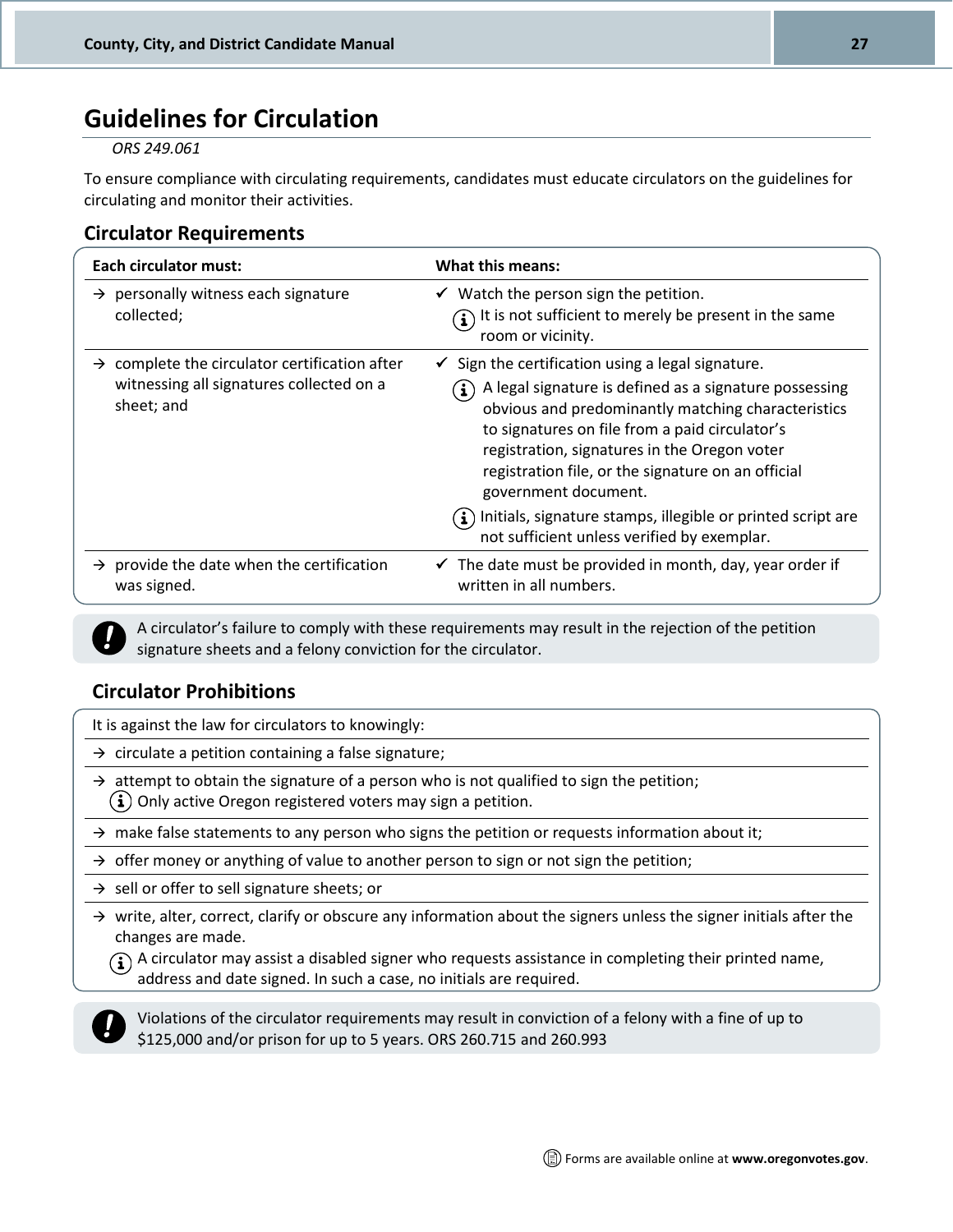#### **Signer Requirements**

| Each petition signer must:                                                                                                                                                                                                                                                                                                                                                                                              | <b>What this means:</b>                                                                                                                                  |
|-------------------------------------------------------------------------------------------------------------------------------------------------------------------------------------------------------------------------------------------------------------------------------------------------------------------------------------------------------------------------------------------------------------------------|----------------------------------------------------------------------------------------------------------------------------------------------------------|
| <b>All Petition Types</b>                                                                                                                                                                                                                                                                                                                                                                                               |                                                                                                                                                          |
| $\rightarrow$ Signers should provide an original signature and should<br>be encouraged to provide their printed name and date<br>signed.<br>These informational fields, while optional unless otherwise noted<br>below, provide valuable assistance when verifying signatures.<br>Signers must include printed name for Nomination by Assembly<br>$\bf (i)$<br>of Electors and for Major Party Presidential Candidates. | $\checkmark$ Signers must sign the petition using a<br>signature contained in their voter registration<br>record.                                        |
| $\rightarrow$ Signers should be an active registered voter at the time<br>of signing the petition in the candidate's electoral<br>district.                                                                                                                                                                                                                                                                             | $\checkmark$ Information in the voter's registration record<br>is up to date, and they would be able to vote<br>for the candidate.                       |
| $\rightarrow$ Sign a petition sheet that is designated for their county<br>of residence, if applicable.                                                                                                                                                                                                                                                                                                                 | $\checkmark$ Signers should sign a petition sheet designated<br>for the county in which they are registered to<br>vote.                                  |
| $\rightarrow$ Provide a residence or mailing address.                                                                                                                                                                                                                                                                                                                                                                   | $\checkmark$ Signers should provide the address at which<br>they are registered to vote.                                                                 |
| <b>Nominating Petition Only</b>                                                                                                                                                                                                                                                                                                                                                                                         |                                                                                                                                                          |
| $\rightarrow$ At the time of signing the petition, signers are encouraged<br>to include the signer's precinct name or number.                                                                                                                                                                                                                                                                                           | Signers are encouraged to provide precinct<br>$\checkmark$<br>information.                                                                               |
| <b>Major Party Petition Only</b>                                                                                                                                                                                                                                                                                                                                                                                        |                                                                                                                                                          |
| $\rightarrow$ At the time of signing the petition, the signer should be<br>a member of the same political party as the candidate.                                                                                                                                                                                                                                                                                       | $\checkmark$ Information in the voter's registration record<br>is up to date, and they would be able to vote<br>for the candidate at a primary election. |

#### **Signature Date**

If no date is provided by the signer, the signature is only considered valid if the signer:

- $\checkmark$  was an active Oregon registered voter between the date the petition was approved to circulate and the circulator's certification date; or
- ✓ was originally registered to vote on or after the date the petition was approved to circulate and was an active registered voter between their original registration date and the circulator's certification date.

This standard also applies to any signer that provides a date of birth or a date that at the time of verification has not yet occurred instead of the date they signed the petition.

#### **Signer Prohibitions**

It is against the law for signers to knowingly:

 $\rightarrow$  sign another person's name under any circumstances;

 $\rightarrow$  sign a petition more than one time; or

 $\rightarrow$  sign a petition when not qualified to sign it.



 $\mathbf{i}$ 

Only active Oregon registered voters may sign a petition. If the signer is not registered to vote or an active voter the signature will be rejected unless a completed registration card is received by a designated voter registration agency or an elections filing officer before 5 pm the day the petition is signed or 11:59 pm if completed electronically online at **[www.oregonvotes.gov](http://www.oregonvotes.gov/)**.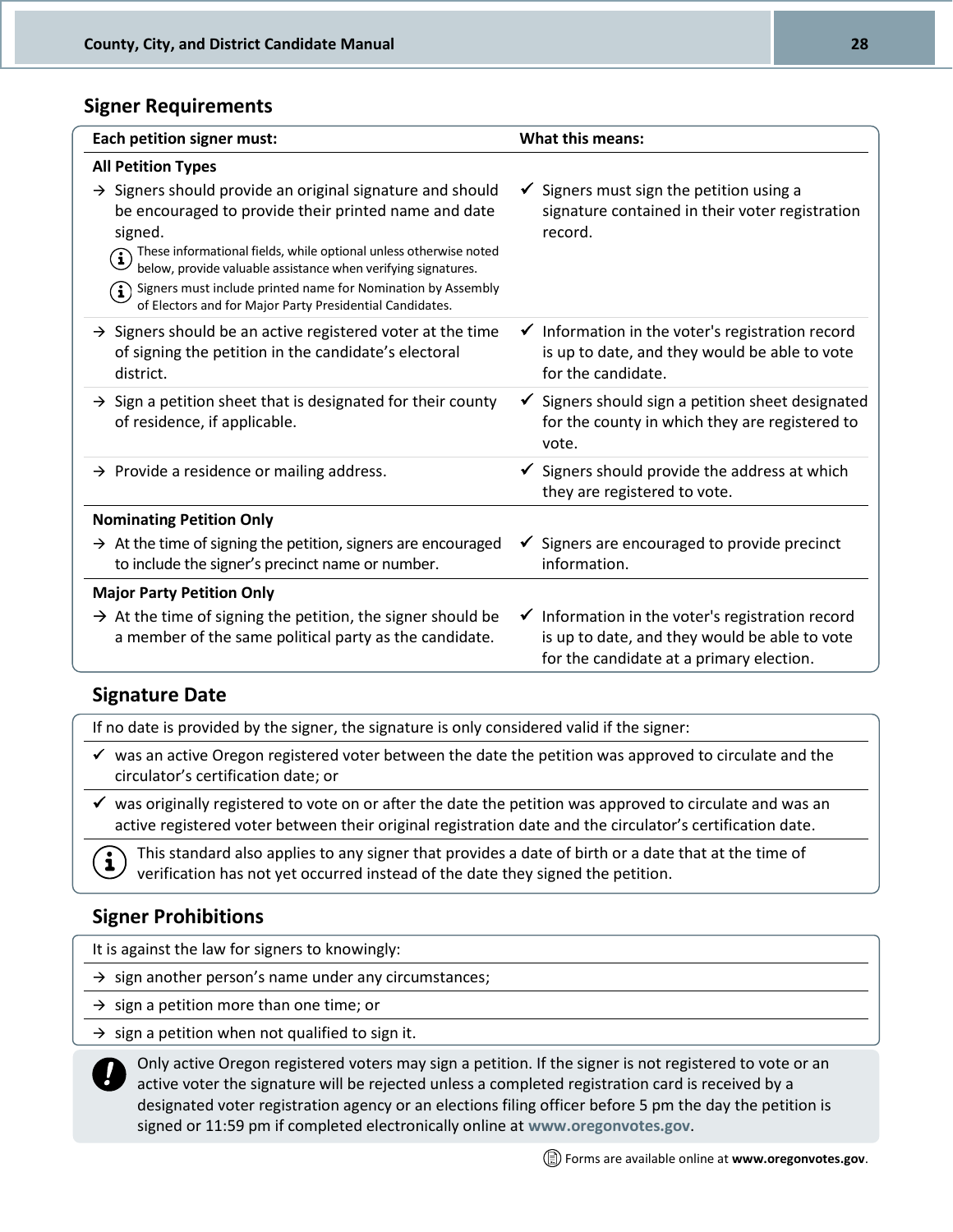### **Certification of Signature Sheets**

#### *OAR 165-014-0270*

After all signatures on a signature sheet have been collected, circulators complete the certification by signing their legal signature and providing the date when the certification was signed. A legal signature is defined as a signature possessing obvious and predominantly matching characteristics to signatures on file from a paid circulator's registration, signatures in the Oregon voter registration file, or the signature on an official government document.



If the circulator certification is not completed or determined to be insufficient the signature sheet will be rejected.

Prior to submission to elections officials the circulator may correct the following defects:

#### **Circulator Signature Defects**

| If the circulator has:                                                                               | Then the circulator should:                                          |
|------------------------------------------------------------------------------------------------------|----------------------------------------------------------------------|
| $\rightarrow$ signed using only initials;<br>$(i)$ Unless verified by exemplar.                      | $\checkmark$ sign and re-date certification with legal signature;    |
| $\rightarrow$ signed using a signature stamp;<br>$(i)$ Unless approved under ORS 246.025.            | $\checkmark$ re-sign and re-date certification with legal signature; |
| $\rightarrow$ signed using an illegible signature;<br>$(i)$ Unless verified by exemplar.             | $\checkmark$ re-sign and re-date certification with legal signature; |
| photocopied or carbon copied the certification; or<br>$\rightarrow$                                  | $\checkmark$ sign and re-date certification with legal signature; or |
| $\rightarrow$ signed in a manner that the signature, printed<br>name, and address are all illegible; | $\checkmark$ re-sign and re-date certification with legal signature. |

#### **Certification Date Defects**

| If the date is:                                                                                                                                                               | Then the circulator should:                                                                                                                                             |
|-------------------------------------------------------------------------------------------------------------------------------------------------------------------------------|-------------------------------------------------------------------------------------------------------------------------------------------------------------------------|
| $\rightarrow$ missing;                                                                                                                                                        | re-sign and date or date and initial correction;                                                                                                                        |
| $\rightarrow$ crossed out;                                                                                                                                                    | $\checkmark$ re-sign and re-date or re-date and initial correction;                                                                                                     |
| $\rightarrow$ overwritten with a different date;                                                                                                                              | re-sign and re-date or re-date and initial correction;<br>$\checkmark$                                                                                                  |
| $\rightarrow$ earlier than all petition signers;<br>Unless the circulator and the only signer are<br>the same person.                                                         | re-sign and re-date or re-date and initial correction;                                                                                                                  |
| $\rightarrow$ earlier than some, but not all petition signers;<br>Only those signatures dated on or before the<br>$\mathbf{u}$<br>date of the certification will be accepted. | $\checkmark$ re-sign and re-date or re-date and initial correction;                                                                                                     |
| $\rightarrow$ partial or ambiguous; or                                                                                                                                        | re-sign and re-date or re-date and initial correction;<br>or<br>Date must be provided in month, day, and year<br>[.<br>1<br>order if written in all numeric characters. |
| obscured in any way by white out or other<br>$\rightarrow$<br>correction fluid or adhesive tape.                                                                              | $\checkmark$ re-sign and re-date or re-date and initial correction.                                                                                                     |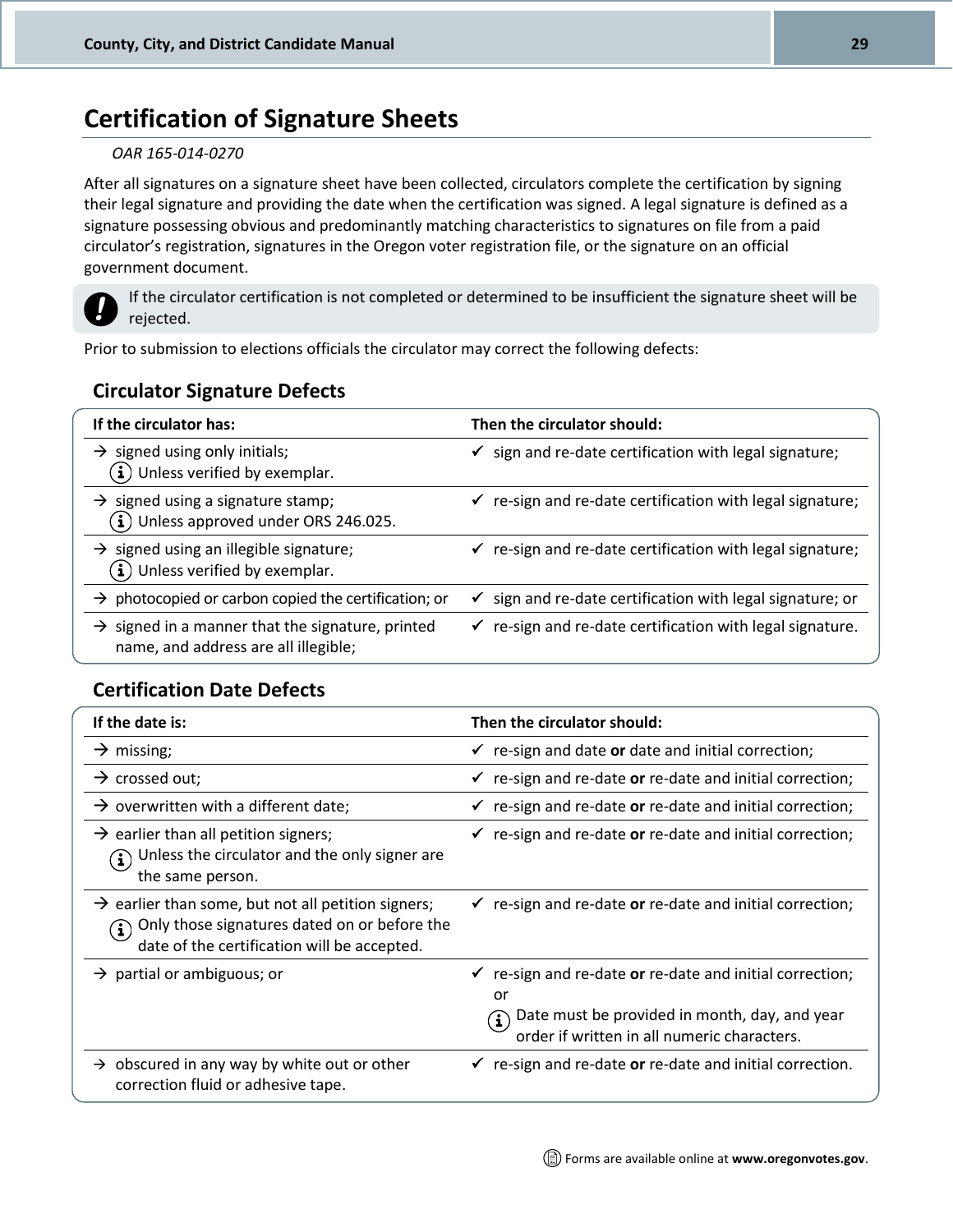The following defects in the circulator certification cannot be corrected and any signature sheet submitted that contains one of these defects will be rejected:

#### **Incurable Defects**

- $\rightarrow$  the original signature of a circulator has been crossed out, and a different circulator's signature is inserted;  $\binom{1}{1}$  Does not apply if the original signature is that of an individual whose signature appears on the same signature sheet as a signer.
- $\rightarrow$  two individuals sign and date as circulator; or  $(i)$  Does not apply if the only signers and the circulators are the same people.

 $\rightarrow$  white-out or other correction fluid or adhesive tape appears on the signature line.

## <span id="page-29-0"></span>**Guidelines for Completing Candidate Filing Forms**

*ORS 249.031*

All forms must be complete before submitting them to the elections official.

 $\mathbf{i}$ 

Failure to provide information for each of the required fields may result in rejection of the candidate filing forms.

Providing false statements on filing forms is a violation of Oregon Election Law and the candidate may be convicted of a Class C Felony. ORS 260.715(1) and 260.993

Additional information may be required and will be discussed further in this section under the specific section.

#### **Original or Amendment**

Indicate if the filing is an Original filing or an Amendment that is changing information prior to the filing deadline.

#### **Candidate Information**

Complete the following information:

- → **Name of Candidate:** This should be the candidate's full name (first, middle initial if applicable, and last). If filing online through ORESTAR, this field is automatically populated from the user profile and cannot be modified.
- $\rightarrow$  **How name should appear on ballot:** Include how the candidate wishes their name to appear on the ballot. If a nickname is used in connection with the candidate's full name, the nickname should be in parentheses. Titles and designations (e.g., Dr., CPA) should not be included as they cannot appear on the ballot.
- → **Candidate Residence Address:** Residential address of the candidate, including the county must be used.
- → **Mailing Address for Candidate Correspondence:** Include the address where the candidate wishes to receive correspondence from the elections official. To use the residence address as the mailing address for candidate correspondence, click in the checkbox.
- → **Contact Information:** Enter valid phone number where the candidate can be reached during normal business hours, fax, email address, and website, if applicable.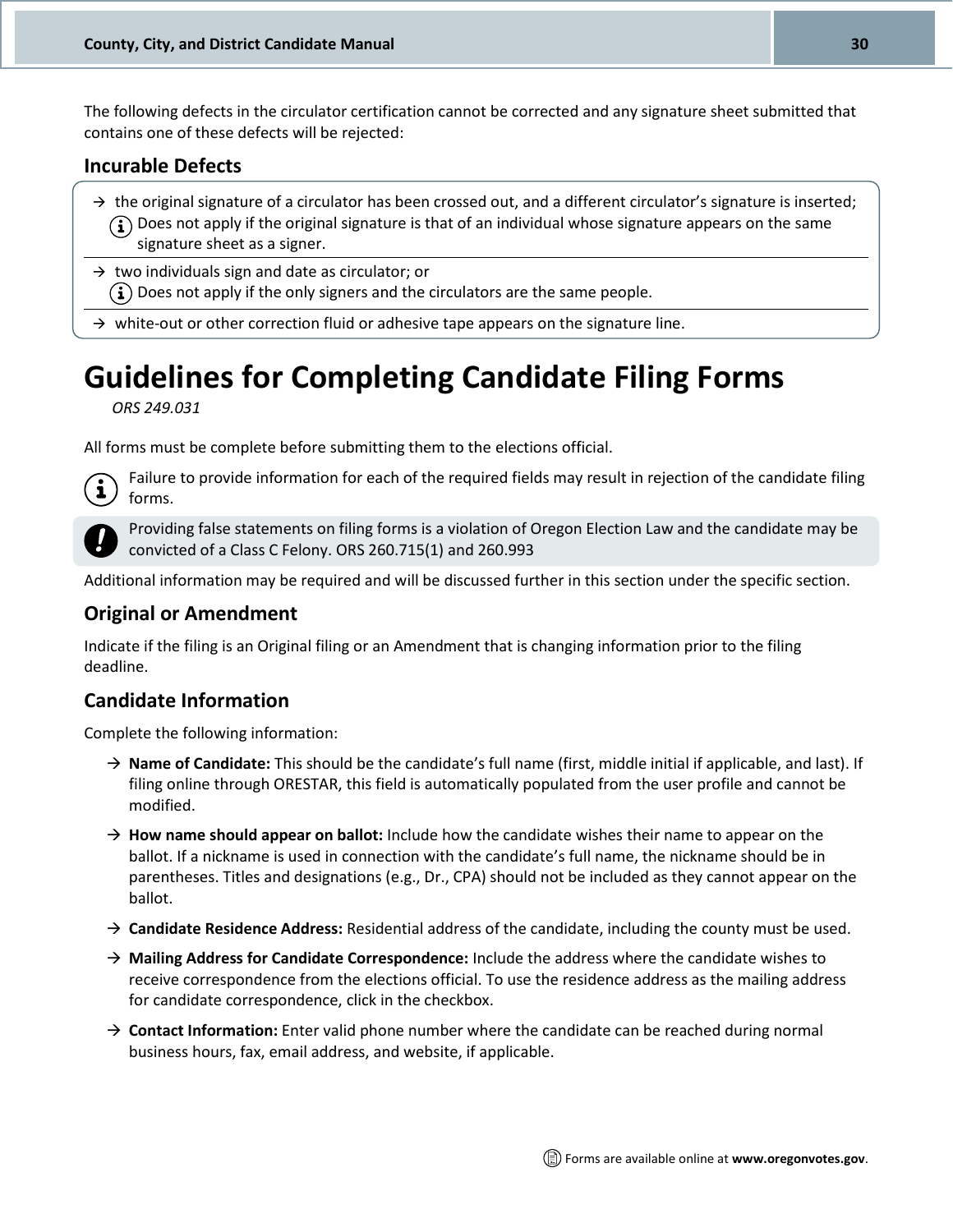The following are guidelines to complete the required fields of occupation, occupational background, educational background, and prior governmental experience on the candidate filing forms. These fields are required and information provided must be accurate. Not every occupational, educational, or prior governmental experience is required to be provided. If the candidate has no relevant experience, "none" or other equivalent must be entered.

#### **Occupation and Occupational Background**

- → **Occupation (present employment – paid or unpaid):** The current full- or part-time employment or other line of work, business, craft, or professional information (not required to indicate whether paid or not paid). If not employed, enter "Not Employed".
- → **Occupational Background (previous employment – paid or unpaid):** Previous full- or part-time employment or other line of work, business, craft or professional information (not required to indicate whether paid or not paid).

#### **Educational Background**

- → **Educational Background (schools attended):** This may include schools attended by the candidate, including the last grade level completed, whether a diploma, degree or certificate was received, and the course of study. It is not required that every educational experience be listed, but what is listed must be accurate.
- → **Educational Background (other):** Other educational experiences of the candidate.
- A degree indicates a college, university or professional school has awarded a title upon the person for completion of a program of study. For this purpose, honorary degrees or degrees from "degree mills" should not be included under this requirement.

#### **Prior Governmental Experience**

→ **Prior Governmental Experience (elected or appointed):** The current or previous governmental experience, which refers to a person's involvement in governmental activities, such as appointed boards and commissions, elected boards other elected or appointed public offices or organizations that are recognized by a governmental body. Full- or part-time, paid or unpaid, or volunteer experience may be included (not required to indicate whether paid or not paid). If the candidate has no prior governmental experience, enter "None" or other equivalent.

#### **Candidate Signature and Date Signed**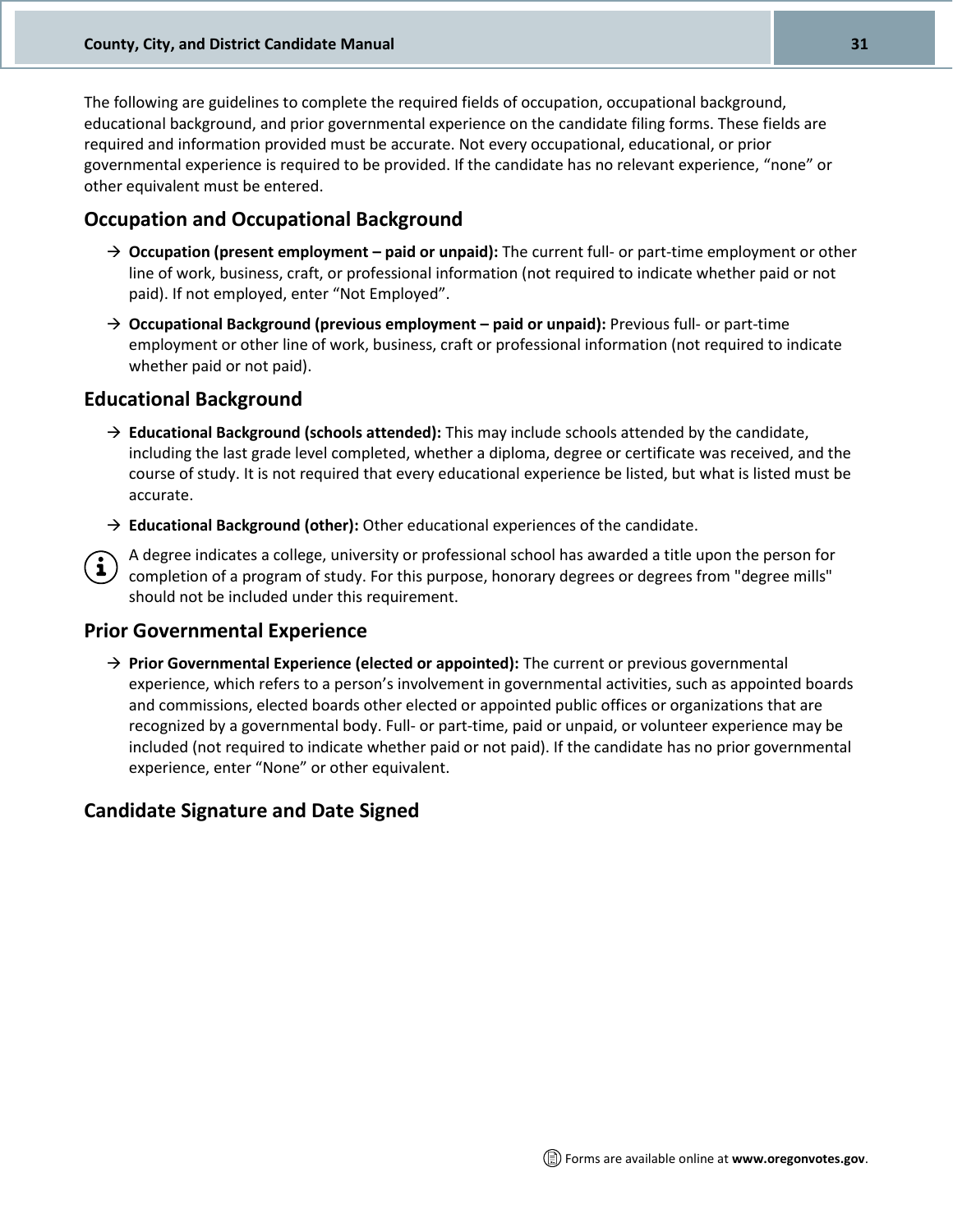## <span id="page-31-0"></span>**Additional Information Required**

The following instructions are for fields on specific forms that are unique to that form.

### **SEL 101 Candidate Filing – [Major Political Party or Nonpartisan](http://sos.oregon.gov/elections/Documents/SEL101.pdf)**

#### **Filing Method**

Complete the following information.

- $\rightarrow$  **Fee:** If paying a fee, check this box.
- → **Prospective Petition:** If collecting signatures in lieu of paying the filing fee, check this box.
- → **Some circulators may be paid:** When collecting signatures, if circulators may be paid to gather the sufficient number of signatures, mark "Yes." If circulators are volunteering their time to help collect signatures, mark "No."

#### **Office Information**

Complete the following information.

- → **Filing for Office of:** Indicate the office the candidate is filing for.
- $\rightarrow$  **District, Position or County:** Indicate the district, position or county of the office the candidate is filing for.
- → **Party Affiliation:** Select the candidate's party affiliation. If entering your candidacy online, "Nonpartisan" will automatically populate if the office indicated is nonpartisan.
- → **Incumbent Judge:** If filing for a state judge position, indicate if the candidate is the incumbent judge by selecting "Yes" or "No."

### **[SEL 110 Candidate Filing](http://sos.oregon.gov/elections/Documents/SEL110.pdf) – Minor Political Party**

#### **Nomination Information**

- → **Party nomination you are accepting with this filing:** Check the box for the party that is nominating you and whose nomination you are accepting.
- → **Order of parties on ballot:** Indicate whether the order of the parties will be in default order or in a specified order. If marking Specified, specify the order in the space provided.



If you have previously filed a candidacy filing with the filing officer for the current election cycle, skip to the Candidate Nomination Certificate and Candidate Attestation on the form. If you have **not** previously the Candidate Nomination Certificate and Candidate Attestation on the form. If you have **not** previously filed a candidacy filing with the filing officer for the current election cycle, fill out all remaining fields.

#### **Candidate Nomination Certificate**

Candidate filings by a minor party must be notarized prior to submission. The following fields must be completed.

- → **Name of Minor Political Party:** Include the name of the Minor Party nominating the candidate.
- → **Signature of the Officer of Minor Political Party:** Include the signature of one of the officers listed on the by-laws of the minor political party.
- → **Date Signed:** Include the date the officer of the political party signed the candidate filing form.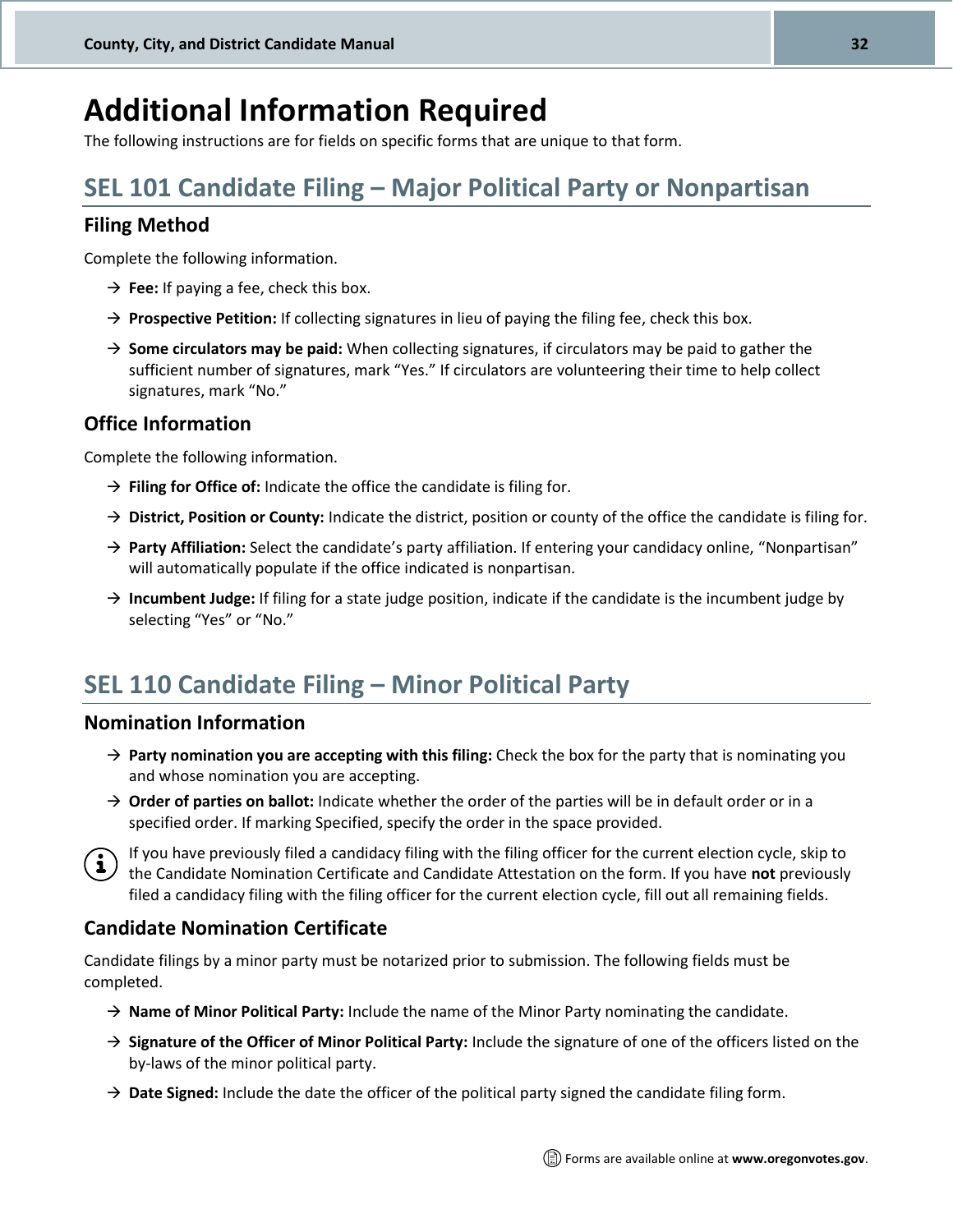→ **Printed Name of the Officer of Minor Political Party:** Include the clearly printed name of the officer that signed the candidate filing form.

#### **The following fields are completed by a Judge or Notary Public.**

- → **State of Oregon, County of:** Include the name of the county in which the Judge or Notary Public is signing the candidate filing form.
- → **Signed before me on:** Include the date the Judge or Notary Public witnessed the Minor Political Party officer sign the candidate filing form.
- → **By:** Include the name of the Judge or the Notary Public
- → **Judge or Notary Public-State of Oregon:** Include the signature of the Judge or Notary Public

### **[SEL 114 Candidate Filing](http://sos.oregon.gov/elections/Documents/SEL114.pdf) – Individual Electors**

→ **Name of Chief Sponsor:** Include the name of the candidate or other person interested in placing the candidate name on the ballot. This can be the candidate.

### **[SEL 115 Candidate Filing](http://sos.oregon.gov/elections/Documents/SEL115.pdf) – Assembly of Electors**

#### **Assembly of Electors fields to complete.**

- → **Name of Person Submitting Certificate of Nomination:** Include the name of candidate or a person designated as the presiding officer.
- → **Address of Person Submitting Certificate of Nomination:** Include the address of the candidate or the presiding officer named in the above field.
- → **Signature of Presiding Officer:** Include the signature of the candidate or the signature of the presiding officer of the assembly.
- → **Printed Name of Presiding Officer:** Include the clearly printed name of the presiding officer.
- → **Signature of the Secretary:** Include the signature of the candidate or the secretary of the assembly.
- → **Printed Name of the Secretary:** Include the signature of the candidate or the signature of the secretary of the assembly.

#### **The following fields are completed by a Judge or Notary Public.**

- → **State of Oregon, County of:** Include the name of the county in which the Judge or Notary Public is signing the candidate filing form.
- → **Signed before me on:** Include the date the Judge or Notary Public witnessed the Minor Political Party officer sign the candidate filing form.
- $\rightarrow$  By: Include the name of the Judge or the Notary Public.
- → **Judge or Notary Public-State of Oregon:** Include the signature of the Judge or Notary Public.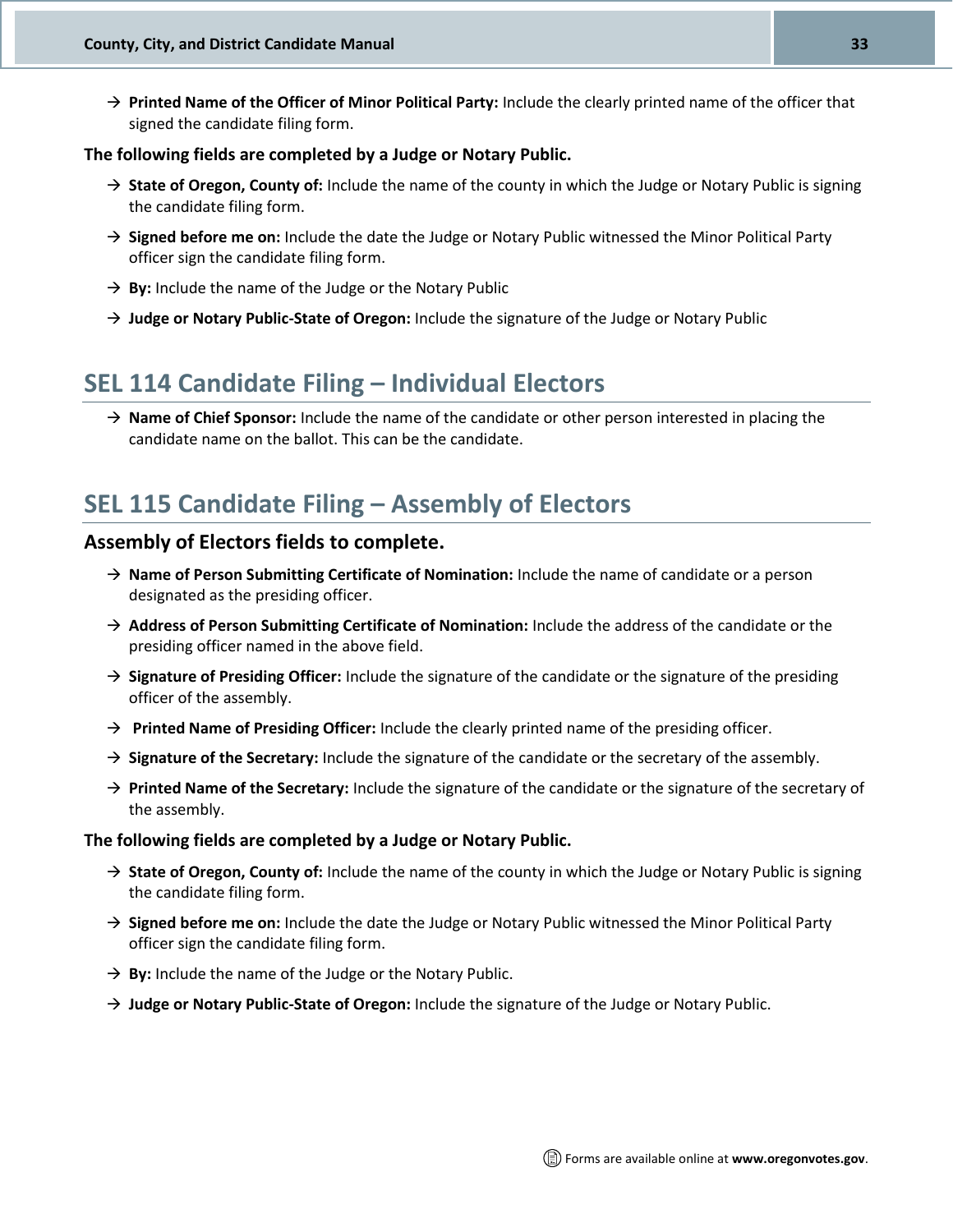### **[SEL 141 Candidate Filing](http://sos.oregon.gov/elections/Documents/SEL141.pdf) – Write-In Acceptance**

#### **Nomination or Election**

Indicate whether you are accepting a nomination or if you have won the election for this office.

#### **Office Information**

Complete the following information.

- → **Filing for Office of:** Indicate the office for which you are accepting the nomination.
- → **District, Position or County:** If the office has a district number and/or a position number or the office covers an entire county, indicate that information in this field.

#### **Nomination Information**

- → **Party nomination(s) you are accepting:** Check the box for the party or parties that nominated you by write-in at the Primary election and whose nomination you are accepting.
- → **Order of parties on ballot:** Indicate whether the order of the parties will be in default order or in a specified order. If marking Specified, specify the order in the space provided.



If you have previously filed a candidacy filing with the filing officer for the current election cycle, skip to the signature line on the form. If you have **not** previously filed a candidacy filing with the filing officer for the current election cycle, fill out the remaining fields.

### **[SEL 150 Candidate Filing](http://sos.oregon.gov/elections/Documents/SEL150.pdf) – Withdrawal**

#### **Withdrawal from Candidacy or Nomination for Office Information**

- → **Office of:** Indicate the office for which you originally filed.
- → **District, Position or County:** Indicate the applicable district, position number, or county of the office for which you filed.
- $\rightarrow$  Check the box to indicate if you were a Candidate for Nomination or if you were running for office by political party.
- → **Withdrawal Reason**: In the box, indicate why you are withdrawing your candidacy.

### <span id="page-33-0"></span>**[SEL 190 Candidate Filing -](http://sos.oregon.gov/elections/Documents/SEL190.pdf) District**

#### **Office Information**

Complete the following information

- → **Filing for Office of:** Select the office for which the candidate is filing.
- → **District, Position or County:** Select the district, position, or county of the office for which the candidate is filing.

#### **Filing Information**

Please check the method used to file a completed form.

- $\rightarrow$  Filing with the required \$10.00 fee or
- $\rightarrow$  Prospective Petition, see the District Candidate section of this manual for the requirements for a candidate filing by petition.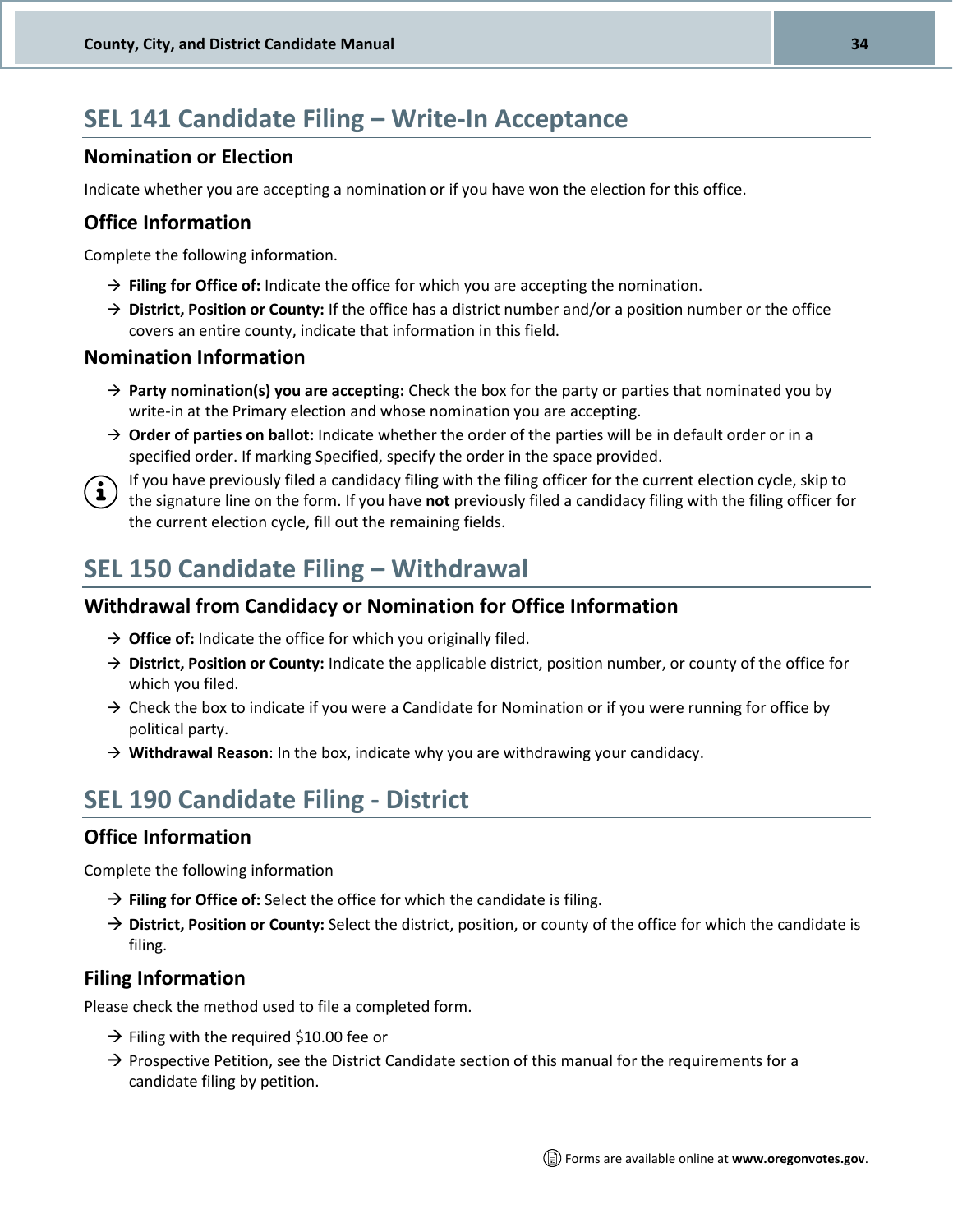## **Other Forms**

#### **Additional forms that may be necessary to file.**

### <span id="page-34-0"></span>**[SEL 220 Statement of Organization for a Candidate Committee](http://sos.oregon.gov/elections/Documents/SEL220.pdf)**

Please refer to the [Campaign Finance Manual](http://sos.oregon.gov/elections/Documents/campaign-finance.pdf) for further information about the [SEL 220.](http://sos.oregon.gov/elections/Documents/SEL220.pdf)

### <span id="page-34-1"></span>**[PC 7 Certificate of Limited contributions and Expenditures](https://sos.oregon.gov/elections/Documents/PC7.pdf)**

Please refer to the [Campaign Finance Manual](http://sos.oregon.gov/elections/Documents/campaign-finance.pdf) for further information about the [PC 7.](https://sos.oregon.gov/elections/Documents/PC7.pdf)

### **[SEL 338 Petition Submission](http://sos.oregon.gov/elections/Documents/SEL338.pdf)**

Form submitted that provides the number of signatures submitted for verification by completing and filing candidacy by petition.